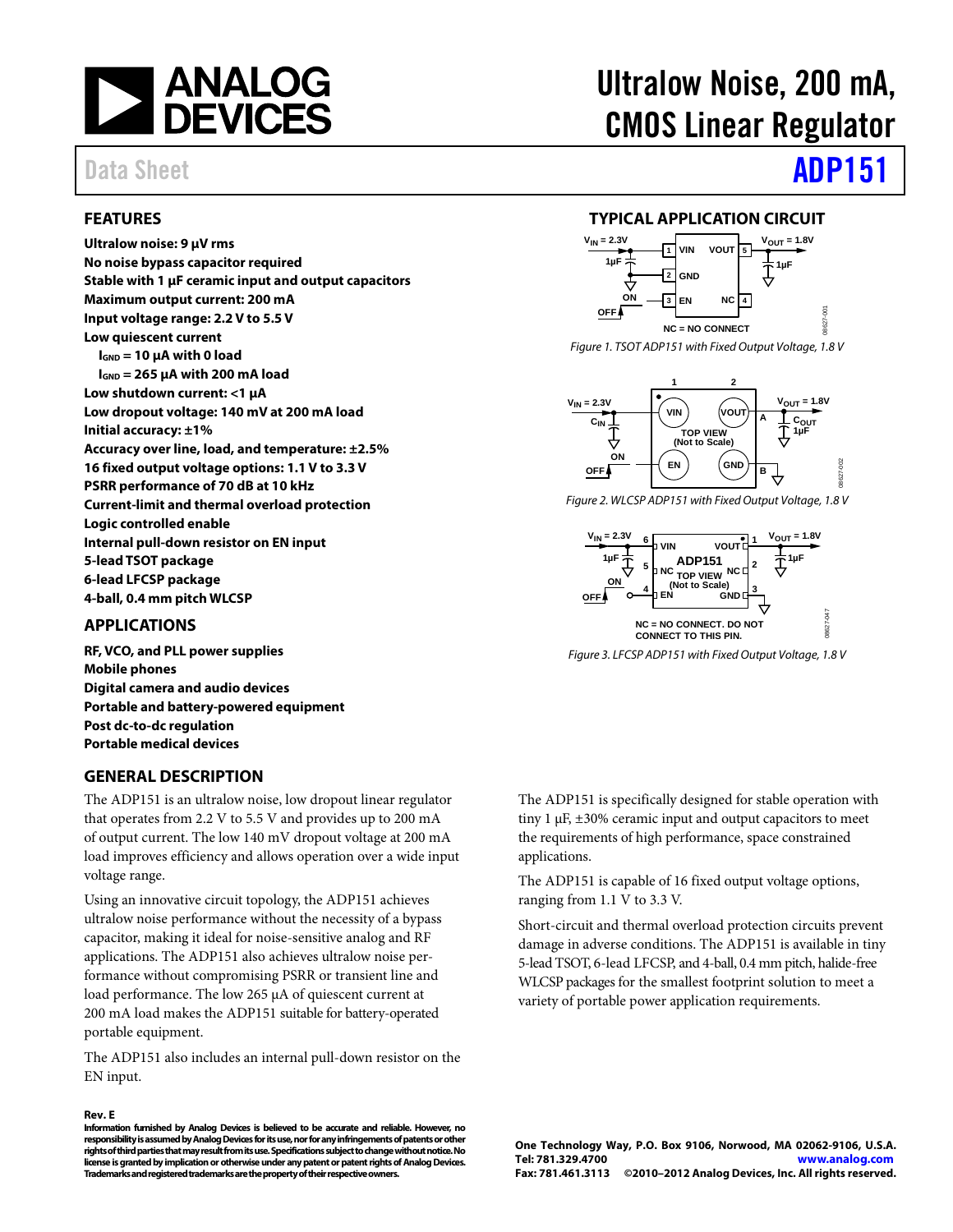# **ADP151\* PRODUCT PAGE QUICK LINKS**

**Last Content Update: 02/23/2017**

### **[COMPARABLE PARTS](http://www.analog.com/parametricsearch/en/10996?doc=ADP151.pdf&p0=1&lsrc=pst)**

View a parametric search of comparable parts.

### **[EVALUATION KITS](http://www.analog.com/adp151/evalkits?doc=ADP151.pdf&p0=1&lsrc=ek)**

- ADP151 Evaluation Board
- FPGA Mezzanine Card for Wireless Communications

### **[DOCUMENTATION](http://www.analog.com/adp151/documentation?doc=ADP151.pdf&p0=1&lsrc=doc)**

#### **Application Notes**

• AN-1072: How to Successfully Apply Low Dropout **Regulators** 

#### **Data Sheet**

- ADP151-DSCC: Military Data Sheet
- ADP151-EP: Enhanced Product Data Sheet
- ADP151: Ultralow Noise, 200 mA, CMOS Linear Regulator Datasheet

#### **User Guides**

- UG-090: RedyKit™ for the ADP151 LDO
- UG-116: Setting Up the Evaluation Board for the ADP151

### **[TOOLS AND SIMULATIONS](http://www.analog.com/adp151/tools?doc=ADP151.pdf&p0=1&lsrc=tools)**

- ADI Linear Regulator Design Tool and Parametric Search
- ADIsimPower™ Voltage Regulator Design Tool

### **[REFERENCE DESIGNS](http://www.analog.com/adp151/referencedesigns?doc=ADP151.pdf&p0=1&lsrc=rd)**

- CN0190
- CN0308
- CN0369
- CN0371

### **[DESIGN RESOURCES](http://www.analog.com/adp151/designsources?doc=ADP151.pdf&p0=1&lsrc=dr)**

- ADP151 Material Declaration
- PCN-PDN Information
- Quality And Reliability
- Symbols and Footprints

### **[DISCUSSIONS](http://www.analog.com/adp151/discussions?doc=ADP151.pdf&p0=1&lsrc=disc)**

View all ADP151 EngineerZone Discussions.

### **[SAMPLE AND BUY](http://www.analog.com/adp151/sampleandbuy?doc=ADP151.pdf&p0=1&lsrc=sb)**

Visit the product page to see pricing options.

### **[TECHNICAL SUPPORT](http://www.analog.com/support/technical-support.html?doc=ADP151.pdf&p0=1&lsrc=techs)**

Submit a technical question or find your regional support number.

### **[DOCUMENT FEEDBACK](https://form.analog.com/Form_Pages/feedback/documentfeedback.aspx?doc=ADP151.pdf&product=ADP151&p0=1&lsrc=dfs)**

Submit feedback for this data sheet.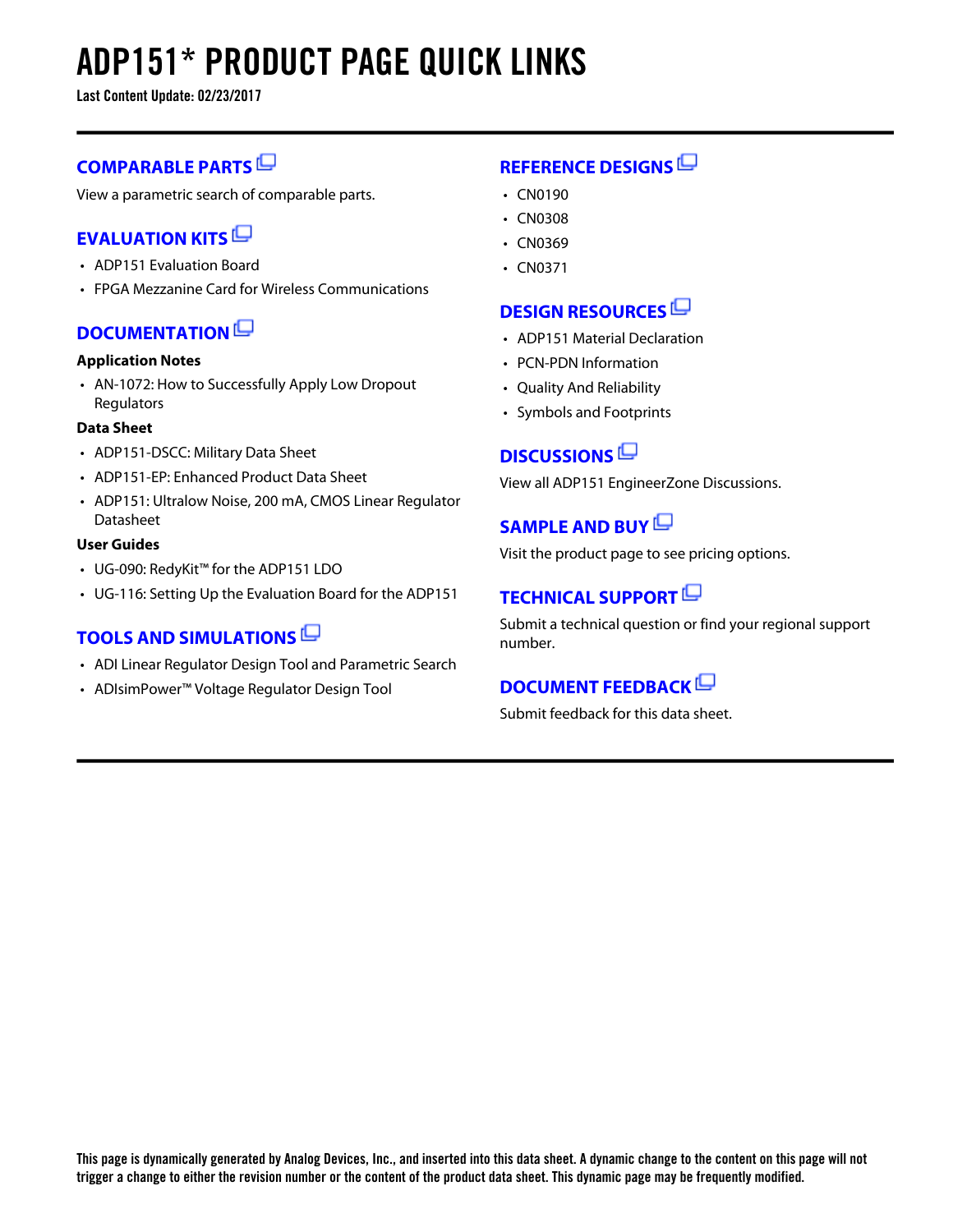## TABLE OF CONTENTS

| Input and Output Capacitor, Recommended Specifications 4 |  |
|----------------------------------------------------------|--|
|                                                          |  |
|                                                          |  |
|                                                          |  |
|                                                          |  |
|                                                          |  |

### <span id="page-2-0"></span>**REVISION HISTORY**

| $4/12$ —Rev. D to Rev. E |  |
|--------------------------|--|
|                          |  |
|                          |  |
|                          |  |

#### **3/11—Rev. C to Rev. D**

| Changes to Current-Limit Threshold Temperature Range 4 |  |
|--------------------------------------------------------|--|
|                                                        |  |
|                                                        |  |

#### **1/11—Rev. B to Rev. C**

|--|--|

#### **12/10—Rev. A to Rev. B**

| Added Table 2 Caption; Renumbered Sequentially  4 |  |
|---------------------------------------------------|--|
|                                                   |  |
|                                                   |  |
|                                                   |  |
|                                                   |  |

| Current-Limit and Thermal Overload Protection 15 |  |
|--------------------------------------------------|--|
|                                                  |  |
| Printed Circuit Board Layout Considerations 20   |  |
|                                                  |  |
|                                                  |  |

#### **8/10—Rev. 0 to Rev. A**

#### **3/10—Revision 0: Initial Version**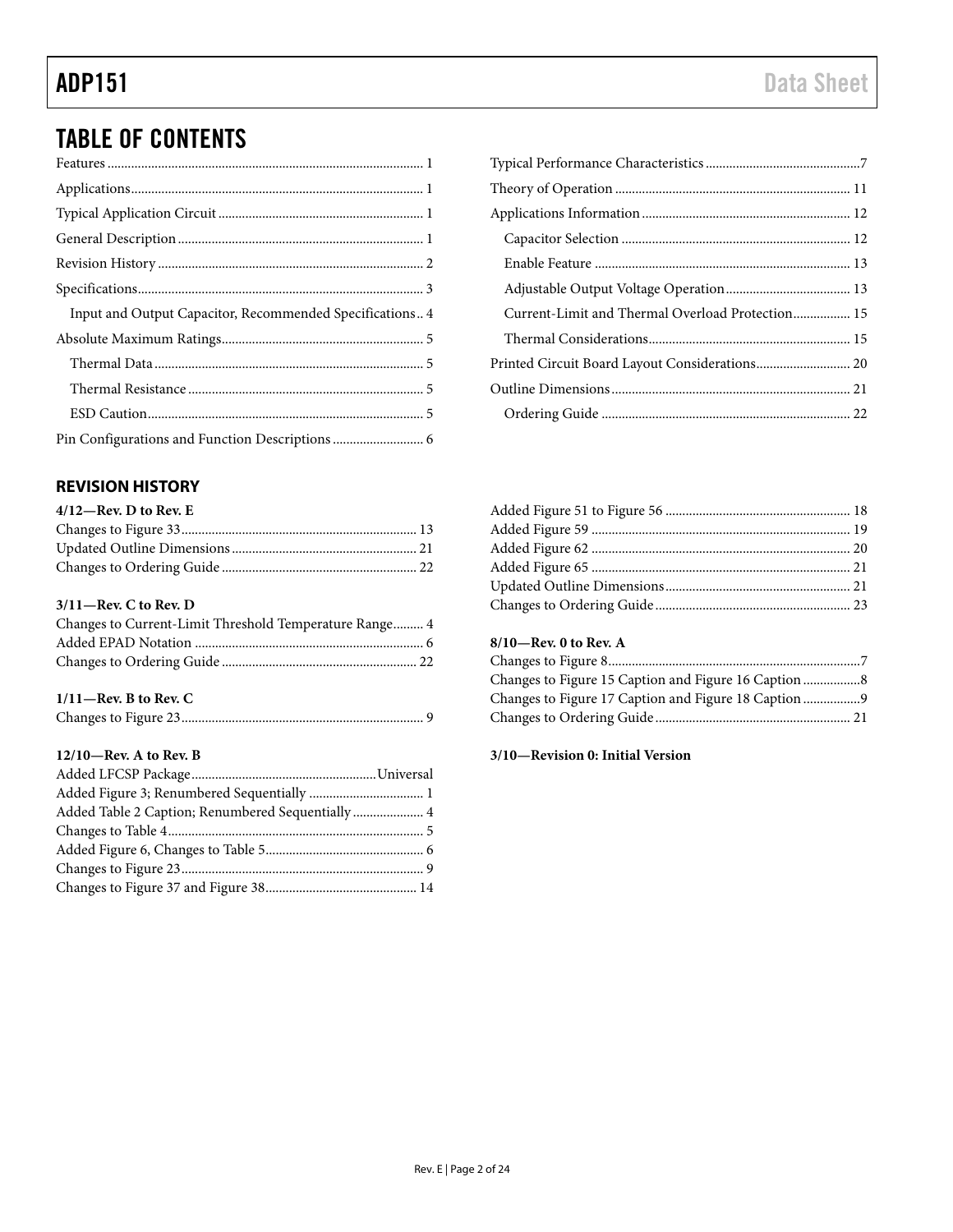## <span id="page-3-0"></span>**SPECIFICATIONS**

 $V_{IN} = (V_{OUT} + 0.4 V)$  or 2.2 V, whichever is greater;  $EN = V_{IN}$ ,  $I_{OUT} = 10$  mA,  $C_{IN} = C_{OUT} = 1 \mu F$ ,  $T_A = 25^{\circ}C$ , unless otherwise noted.

#### **Table 1.**

| <b>Parameter</b>                          | Symbol                               | <b>Conditions</b>                                                                                                  | Min     | <b>Typ</b> | Max     | Unit           |
|-------------------------------------------|--------------------------------------|--------------------------------------------------------------------------------------------------------------------|---------|------------|---------|----------------|
| <b>INPUT VOLTAGE RANGE</b>                | $V_{IN}$                             | $T_J = -40^{\circ}C$ to $+125^{\circ}C$                                                                            | 2.2     |            | 5.5     | $\mathsf{V}$   |
| OPERATING SUPPLY CURRENT                  | <b>I</b> GND                         | $I_{\text{OUT}} = 0 \mu A$                                                                                         |         | 10         |         | μA             |
|                                           |                                      | $I_{\text{OUT}} = 0 \mu A$ , T <sub>J</sub> = -40°C to +125°C                                                      |         |            | 20      | μA             |
|                                           |                                      | $I_{\text{OUT}} = 100 \mu A$                                                                                       |         | 20         |         | μA             |
|                                           |                                      | $I_{\text{OUT}} = 100 \mu A$ , T <sub>J</sub> = -40°C to +125°C                                                    |         |            | 40      | μA             |
|                                           |                                      | $I_{OUT} = 10 \text{ mA}$                                                                                          |         | 60         |         | μA             |
|                                           |                                      | $I_{\text{OUT}} = 10 \text{ mA}$ , T <sub>J</sub> = $-40^{\circ}$ C to +125 <sup>°</sup> C                         |         |            | 90      | μA             |
|                                           |                                      | $I_{\text{OUT}} = 200 \text{ mA}$                                                                                  |         | 265        |         | μA             |
|                                           |                                      | $I_{\text{OUT}} = 200 \text{ mA}$ , T <sub>J</sub> = -40°C to +125°C                                               |         |            | 350     | μA             |
| <b>SHUTDOWN CURRENT</b>                   | <b>I</b> GND-SD                      | $EN = GND$                                                                                                         |         | 0.2        |         | μA             |
|                                           |                                      | $EN = GND$ , $T_1 = -40^{\circ}C$ to $+125^{\circ}C$                                                               |         |            | 1.0     | μA             |
| OUTPUT VOLTAGE ACCURACY                   |                                      |                                                                                                                    |         |            |         |                |
|                                           | <b>Vout</b>                          | $I_{\text{OUT}} = 10 \text{ mA}$                                                                                   | $-1$    |            | $+1$    | $\%$           |
| <b>TSOT/LFCSP</b>                         | $V_{OUT}$                            | $T_J = -40^{\circ}C$ to $+125^{\circ}C$                                                                            |         |            |         |                |
|                                           |                                      | $V_{OUT}$ < 1.8 V                                                                                                  |         |            |         |                |
|                                           |                                      | 100 $\mu$ A < $I_{\text{OUT}}$ < 200 mA, $V_{\text{IN}}$ = ( $V_{\text{OUT}}$ + 0.4 V) to 5.5 V                    | $-3$    |            | $+2$    | $\%$           |
|                                           |                                      | $V_{\text{OUT}} \geq 1.8 V$                                                                                        |         |            |         |                |
|                                           |                                      | 100 $\mu$ A < $I_{\text{OUT}}$ < 200 mA, $V_{\text{IN}}$ = ( $V_{\text{OUT}}$ + 0.4 V) to 5.5 V                    | $-2.5$  |            | $+1.5$  | $\%$           |
| <b>WLCSP</b>                              | VOUT                                 | $T_1 = -40^{\circ}C$ to $+125^{\circ}C$                                                                            |         |            |         |                |
|                                           |                                      | $V_{\text{OUT}} < 1.8 V$                                                                                           |         |            |         |                |
|                                           |                                      | 100 $\mu$ A < $I_{\text{OUT}}$ < 200 mA, $V_{\text{IN}}$ = ( $V_{\text{OUT}}$ + 0.4 V) to 5.5 V                    | $-2.5$  |            | $+2$    | $\%$           |
|                                           |                                      | $V_{\text{OUT}} \geq 1.8 V$                                                                                        |         |            |         |                |
|                                           |                                      | 100 $\mu$ A < $I_{\text{OUT}}$ < 200 mA, $V_{\text{IN}}$ = ( $V_{\text{OUT}}$ + 0.4 V) to 5.5 V                    | $-2$    |            | $+1.5$  | $\%$           |
| <b>REGULATION</b>                         |                                      |                                                                                                                    |         |            |         |                |
| Line Regulation                           | Δ VOUT/ Δ VIN                        | $V_{IN} = (V_{OUT} + 0.4 V)$ to 5.5 V, T <sub>J</sub> = -40°C to +125°C                                            | $-0.05$ |            | $+0.05$ | $\%$ /V        |
| Load Regulation (TSOT/LFCSP) <sup>1</sup> | Δ V ουτ/ΔΙουτ                        | $V_{\text{OUT}} < 1.8 V$                                                                                           |         |            |         | % /mA<br>% /mA |
|                                           |                                      | $I_{\text{OUT}} = 100 \mu A$ to 200 mA<br>$I_{\text{OUT}} = 100 \mu A$ to 200 mA, T <sub>J</sub> = -40°C to +125°C |         | 0.006      | 0.012   | $%$ /mA        |
|                                           |                                      | $V_{\text{OUT}} \geq 1.8 V$                                                                                        |         |            |         |                |
|                                           |                                      | $I_{\text{OUT}}$ = 100 µA to 200 mA                                                                                |         | 0.003      |         | $%$ /mA        |
|                                           |                                      | $I_{\text{OUT}} = 100 \mu A$ to 200 mA, T <sub>J</sub> = -40°C to +125°C                                           |         |            | 0.008   | % /mA          |
| Load Regulation (WLCSP) <sup>1</sup>      | ΔV <sub>OUT</sub> /ΔΙ <sub>ΟUT</sub> | $V_{OUT}$ < 1.8 V                                                                                                  |         |            |         | % /mA          |
|                                           |                                      | l <sub>ουτ</sub> = 100 μA to 200 mA                                                                                |         | 0.004      |         | % /mA          |
|                                           |                                      | $I_{\text{OUT}} = 100 \mu A$ to 200 mA, T <sub>J</sub> = -40°C to +125°C                                           |         |            | 0.009   | $%$ /mA        |
|                                           |                                      | $V_{\text{OUT}} \geq 1.8 V$                                                                                        |         |            |         |                |
|                                           |                                      | $I_{\text{OUT}}$ = 100 µA to 200 mA                                                                                |         | 0.002      |         | % /mA          |
|                                           |                                      | $I_{\text{OUT}} = 100 \mu A$ to 200 mA, T <sub>J</sub> = -40°C to +125°C                                           |         |            | 0.006   | % /mA          |
| DROPOUT VOLTAGE <sup>2</sup>              | VDROPOUT                             | $I_{\text{OUT}} = 10 \text{ mA}$                                                                                   |         | 10         |         | mV             |
|                                           |                                      | $I_{\text{OUT}} = 10 \text{ mA}$ , T <sub>J</sub> = $-40^{\circ}$ C to +125 <sup>°</sup> C                         |         |            | 30      | mV             |
| TSOT/LFCSP                                |                                      | $IOUT = 200 mA$                                                                                                    |         | 150        |         | mV             |
|                                           |                                      | $I_{\text{OUT}} = 200 \text{ mA}$ , T <sub>J</sub> = $-40^{\circ}$ C to +125 <sup>°</sup> C                        |         |            | 230     | mV             |
| <b>WLCSP</b>                              |                                      | $I_{OUT} = 200 \text{ mA}$                                                                                         |         | 135        |         | mV             |
|                                           |                                      | $I_{\text{OUT}} = 200 \text{ mA}$ , T <sub>J</sub> = -40°C to +125°C                                               |         |            | 200     | mV             |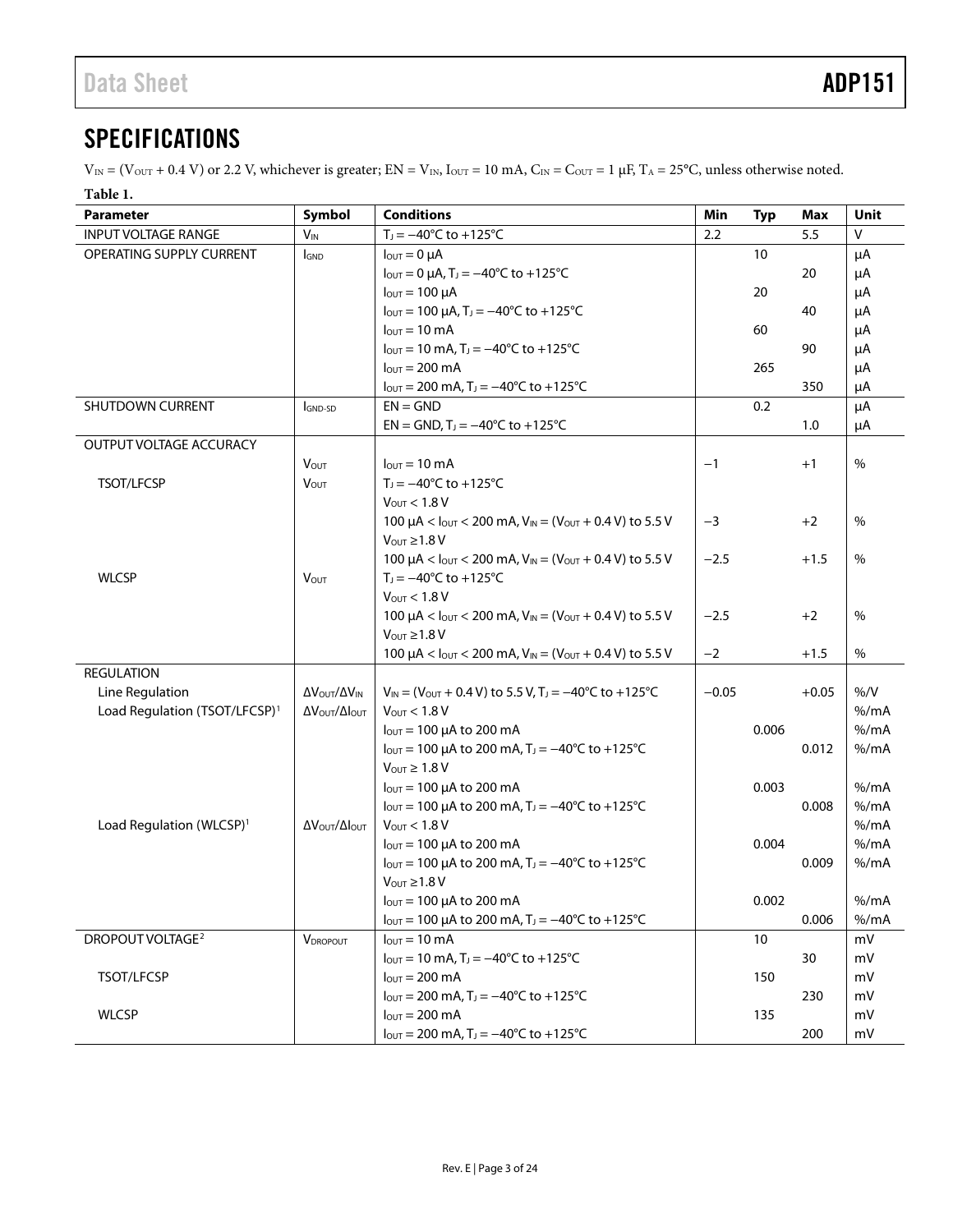| <b>Parameter</b>                     | Symbol                    | <b>Conditions</b>                                                 | Min  | <b>Typ</b> | Max  | <b>Unit</b>  |
|--------------------------------------|---------------------------|-------------------------------------------------------------------|------|------------|------|--------------|
| START-UP TIME <sup>3</sup>           | <i><b>LSTART-UP</b></i>   | $V_{OUT} = 3.3 V$                                                 |      | 180        |      | μs           |
| CURRENT-LIMIT THRESHOLD <sup>4</sup> | <b>LIMIT</b>              | $T_1 = 0$ °C to +125°C                                            | 220  | 300        | 400  | mA           |
| UNDERVOLTAGE LOCKOUT                 |                           | $T_1 = -40^{\circ}C$ to $+125^{\circ}C$                           |      |            |      |              |
| Input Voltage Rising                 | <b>UVLORISE</b>           |                                                                   |      |            | 1.96 | $\vee$       |
| Input Voltage Falling                | <b>UVLOFALL</b>           |                                                                   | 1.28 |            |      | $\vee$       |
| <b>Hysteresis</b>                    | <b>UVLO<sub>HYS</sub></b> |                                                                   |      | 120        |      | mV           |
| <b>THERMAL SHUTDOWN</b>              |                           |                                                                   |      |            |      |              |
| Thermal Shutdown Threshold           | <b>TS</b> <sub>sp</sub>   | T <sub>J</sub> rising                                             |      | 150        |      | $\circ$ C    |
| Thermal Shutdown Hysteresis          | TS <sub>SD-HYS</sub>      |                                                                   |      | 15         |      | $^{\circ}$ C |
| <b>EN INPUT</b>                      |                           |                                                                   |      |            |      |              |
| <b>EN Input Logic High</b>           | <b>V<sub>IH</sub></b>     | $2.2 V \le V_{IN} \le 5.5 V$                                      | 1.2  |            |      | v            |
| EN Input Logic Low                   | $V_{\parallel}$           | $2.2 V \le V_{IN} \le 5.5 V$                                      |      |            | 0.4  | v            |
| <b>EN Input Pull-Down Resistance</b> | R <sub>FN</sub>           | $V_{IN} = V_{FN} = 5.5 V$                                         |      | 2.6        |      | MΩ           |
| <b>OUTPUT NOISE</b>                  | <b>OUTNOISE</b>           | 10 Hz to 100 kHz. $V_{IN} = 5 V$ . $V_{OUT} = 3.3 V$              |      | 9          |      | µV rms       |
|                                      |                           | 10 Hz to 100 kHz, $V_{IN} = 5 V$ , $V_{OUT} = 2.5 V$              |      | 9          |      | $\mu$ V rms  |
|                                      |                           | 10 Hz to 100 kHz, $V_{IN} = 5 V$ , $V_{OUT} = 1.1 V$              |      | 9          |      | µV rms       |
| POWER SUPPLY REJECTION RATIO         | <b>PSRR</b>               |                                                                   |      |            |      |              |
| $V_{IN} = V_{OUT} + 0.5 V$           |                           | 10 kHz, $V_{IN} = 3.8$ V, $V_{OUT} = 3.3$ V, $I_{OUT} = 10$ mA    |      | 70         |      | dB           |
|                                      |                           | 100 kHz, $V_{IN}$ = 3.8 V, $V_{OUT}$ = 3.3 V, $I_{OUT}$ = 10 mA   |      | 55         |      | dB           |
| $V_{IN} = V_{OUT} + 1 V$             |                           | 10 kHz, $V_{IN} = 4.3$ V, $V_{OUT} = 3.3$ V, $I_{OUT} = 10$ mA    |      | 70         |      | dB           |
|                                      |                           | 100 kHz, $V_{IN} = 4.3 V$ , $V_{OUT} = 3.3 V$ , $I_{OUT} = 10 mA$ |      | 55         |      | dB           |
|                                      |                           | 10 kHz, $V_{IN}$ = 2.2 V, $V_{OUT}$ = 1.1 V, $I_{OUT}$ = 10 mA    |      | 70         |      | dB           |
|                                      |                           | 100 kHz, $V_{IN}$ = 2.2 V, $V_{OUT}$ = 1.1 V, $I_{OUT}$ = 10 mA   |      | 55         |      | dB           |

<span id="page-4-1"></span><sup>1</sup> Based on an end-point calculation using 0.1 mA and 200 mA loads. Se[e Figure 8](#page-7-1) for typical load regulation performance for loads less than 1 mA.

<span id="page-4-2"></span><sup>2</sup> Dropout voltage is defined as the input-to-output voltage differential when the input voltage is set to the nominal output voltage. This applies only for output voltages above 2.2 V.

<sup>3</sup> Start-up time is defined as the time between the rising edge of EN and V<sub>OUT</sub> being at 90% of its nominal value.

<sup>4</sup> Current-limit threshold is defined as the current at which the output voltage drops to 90% of the specified typical value. For example, the current limit for a 3.0 V output voltage is defined as the current that causes the output voltage to drop to 90% of 3.0 V (that is, 2.7 V).

#### <span id="page-4-0"></span>**INPUT AND OUTPUT CAPACITOR, RECOMMENDED SPECIFICATIONS**

| Parameter                                            | <b>Symbol</b>    | <b>Conditions</b>                         | Min   | Typ | Max | Unit |
|------------------------------------------------------|------------------|-------------------------------------------|-------|-----|-----|------|
| Minimum Input and Output<br>Capacitance <sup>1</sup> | $C_{MIN}$        | $T_A = -40^{\circ}$ C to $+125^{\circ}$ C | 0.7   |     |     | uŀ   |
| Capacitor ESR                                        | R <sub>ESR</sub> | $T_A = -40^{\circ}$ C to $+125^{\circ}$ C | 0.001 |     | 0.2 | 77   |

<sup>1</sup> The minimum input and output capacitance should be greater than 0.7 μF over the full range of operating conditions. The full range of operating conditions in the application must be considered during device selection to ensure that the minimum capacitance specification is met. X7R and X5R type capacitors are recommended; Y5V and Z5U capacitors are not recommended for use with any LDO.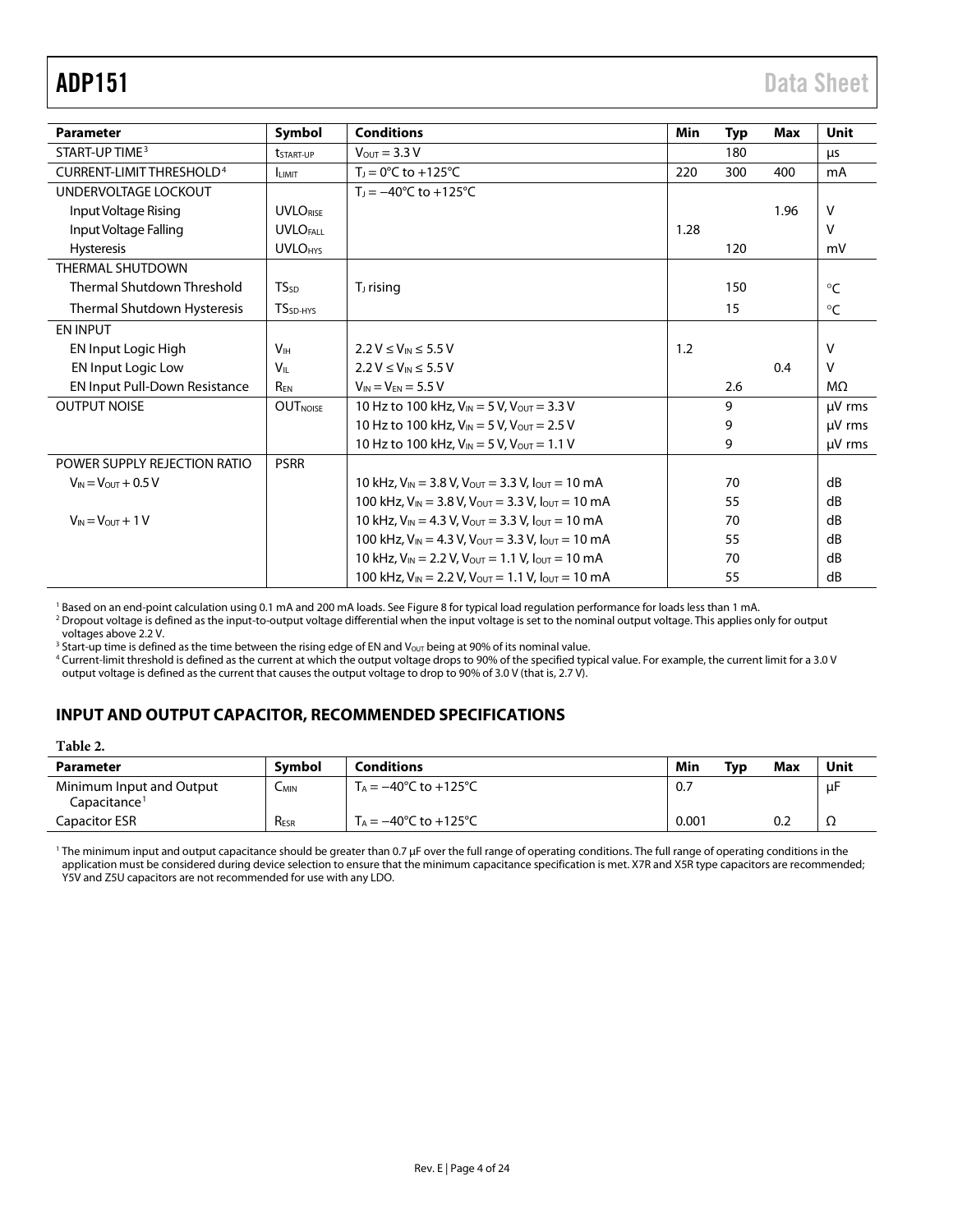## <span id="page-5-0"></span>ABSOLUTE MAXIMUM RATINGS

**Table 3.** 

| <b>Parameter</b>                     | Rating                              |
|--------------------------------------|-------------------------------------|
| VIN to GND                           | $-0.3$ V to $+6.5$ V                |
| <b>VOUT to GND</b>                   | $-0.3$ V to VIN                     |
| EN to GND                            | $-0.3$ V to $+6.5$ V                |
| Storage Temperature Range            | $-65^{\circ}$ C to $+150^{\circ}$ C |
| Operating Junction Temperature Range | $-40^{\circ}$ C to $+125^{\circ}$ C |
| Operating Ambient Temperature Range  | $-40^{\circ}$ C to $+125^{\circ}$ C |
| <b>Soldering Conditions</b>          | JEDEC J-STD-020                     |

Stresses above those listed under absolute maximum ratings may cause permanent damage to the device. This is a stress rating only and functional operation of the device at these or any other conditions above those indicated in the operational section of this specification is not implied. Exposure to absolute maximum rating conditions for extended periods may affect device reliability.

#### <span id="page-5-1"></span>**THERMAL DATA**

Absolute maximum ratings apply individually only, not in combination. The ADP151 can be damaged when the junction temperature limits are exceeded. Monitoring ambient temperature does not guarantee that  $T_J$  is within the specified temperature limits. In applications with high power dissipation and poor thermal resistance, the maximum ambient temperature may have to be derated.

In applications with moderate power dissipation and low PCB thermal resistance, the maximum ambient temperature can exceed the maximum limit as long as the junction temperature is within specification limits. The junction temperature  $(T<sub>1</sub>)$  of the device is dependent on the ambient temperature  $(T_A)$ , the power dissipation of the device  $(P_D)$ , and the junction-to-ambient thermal resistance of the package  $(\theta_{JA})$ .

The maximum junction temperature  $(T_J)$  is calculated from the ambient temperature  $(T_A)$  and power dissipation  $(P_D)$  using the formula

$$
T_J = T_A + (P_D \times \theta_{JA})
$$

The junction-to-ambient thermal resistance  $(\theta_{JA})$  of the package is based on modeling and calculation using a 4-layer board. The junction-to-ambient thermal resistance is highly dependent on the application and board layout. In applications where high maximum power dissipation exists, close attention to thermal board design is required. The value of  $\theta_{\text{JA}}$  may vary, depending

on PCB material, layout, and environmental conditions. The specified values of  $\theta_{JA}$  are based on a 4-layer, 4 in.  $\times$  3 in. circuit board. See JESD51-7 and JESD51-9 for detailed information on the board construction. For additional information, see the AN-617 Application Note, *MicroCSP*™ *Wafer Level Chip Scale Package*, available at [www.analog.com.](http://www.analog.com/)

 $\Psi_{JB}$  is the junction-to-board thermal characterization parameter with units of °C/W.  $\Psi_{IB}$  of the package is based on modeling and calculation using a 4-layer board. The JESD51-12, *Guidelines for Reporting and Using Electronic Package Thermal Information*, states that thermal characterization parameters are not the same as thermal resistances.  $\Psi_{JB}$  measures the component power flowing through multiple thermal paths rather than a single path as in thermal resistance,  $\theta_{\text{IB}}$ . Therefore,  $\Psi_{\text{IB}}$  thermal paths include convection from the top of the package as well as radiation from the package, factors that make  $\Psi_{JB}$  more useful in real-world applications. Maximum junction temperature  $(T<sub>J</sub>)$  is calculated from the board temperature  $(T_B)$  and power dissipation  $(P_D)$ using the formula

 $T_I = T_B + (P_D \times \Psi_B)$ 

See JESD51-8 and JESD51-12 for more detailed information about  $\Psi_{IB}$ .

#### <span id="page-5-2"></span>**THERMAL RESISTANCE**

 $\theta_{JA}$  and  $\Psi_{JB}$  are specified for the worst-case conditions, that is, a device soldered in a circuit board for surface-mount packages.

#### **Table 4. Thermal Resistance**

| Package Type                    | θи   | $\Psi_{\rm IR}$ | Unit               |
|---------------------------------|------|-----------------|--------------------|
| 5-Lead TSOT                     | 170  | 43              | $\degree$ C/W      |
| 4-Ball, 0.4 mm Pitch WLCSP      | 260  | 58              | $\degree$ C/W      |
| 6-Lead 2 mm $\times$ 2 mm LFCSP | 63.6 |                 | $\rm ^{\circ}$ C/W |

#### <span id="page-5-3"></span>**ESD CAUTION**



ESD (electrostatic discharge) sensitive device. Charged devices and circuit boards can discharge without detection. Although this product features patented or proprietary protection circuitry, damage may occur on devices subjected to high energy ESD. Therefore, proper ESD precautions should be taken to avoid performance degradation or loss of functionality.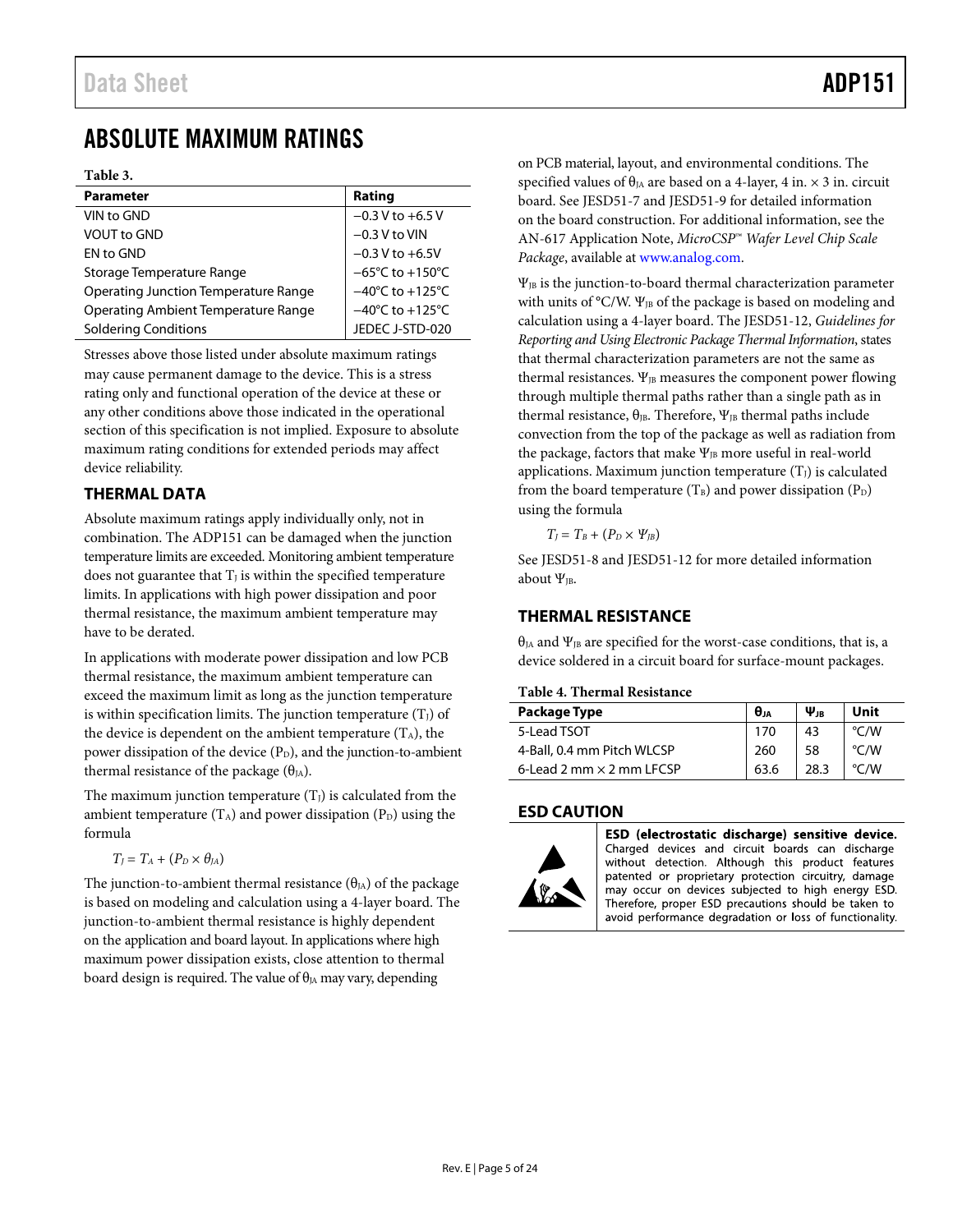## <span id="page-6-0"></span>PIN CONFIGURATIONS AND FUNCTION DESCRIPTIONS



*Figure 4. 5-Lead TSOT Pin Configuration Figure 5. 4-Ball WLCSP Pin Configuration Figure 6. 6-Lead LFCSP Pin Configuration*



| VOUT 1 D |                                  |  | 6 VIN       |       |
|----------|----------------------------------|--|-------------|-------|
| NC 2 D   | <b>ADP151</b><br><b>TOP VIEW</b> |  | <b>5 NC</b> |       |
| GND 3 D  | (Not to Scale)                   |  | 4 EN        | 18627 |

**NOTES 1. NC = NO CONNECT. DO NOT CONNECT TO THIS PIN. 2. THE EXPOSED PAD MUST BE CONNECTED TO GROUND.**

|  |  | <b>Table 5. Pin Function Descriptions</b> |
|--|--|-------------------------------------------|
|--|--|-------------------------------------------|

|                | Pin No.        |              |                 |                                                                                                                                            |
|----------------|----------------|--------------|-----------------|--------------------------------------------------------------------------------------------------------------------------------------------|
| <b>TSOT</b>    | <b>WLCSP</b>   | <b>LFCSP</b> | <b>Mnemonic</b> | <b>Description</b>                                                                                                                         |
|                | A1             | 6            | VIN             | Regulator Input Supply. Bypass VIN to GND with a 1 µF or greater capacitor.                                                                |
|                | B <sub>2</sub> |              | <b>GND</b>      | Ground.                                                                                                                                    |
|                | B1             | 4            | EN              | Enable Input. Drive EN high to turn on the regulator; drive EN low to turn off the regulator.<br>For automatic startup, connect EN to VIN. |
| $\overline{4}$ | N/A            | 2            | <b>NC</b>       | No Connect. Not connected internally.                                                                                                      |
|                | A <sub>2</sub> |              | <b>VOUT</b>     | Regulated Output Voltage. Bypass VOUT to GND with a 1 µF or greater capacitor.                                                             |
| N/A            | N/A            | 5            | <b>NC</b>       | No Connect. Not connected internally.                                                                                                      |
| N/A            | N/A            |              | EPAD            | Exposed Pad. The exposed pad must be connected to ground. The exposed pad enhances<br>the thermal performance of the package.              |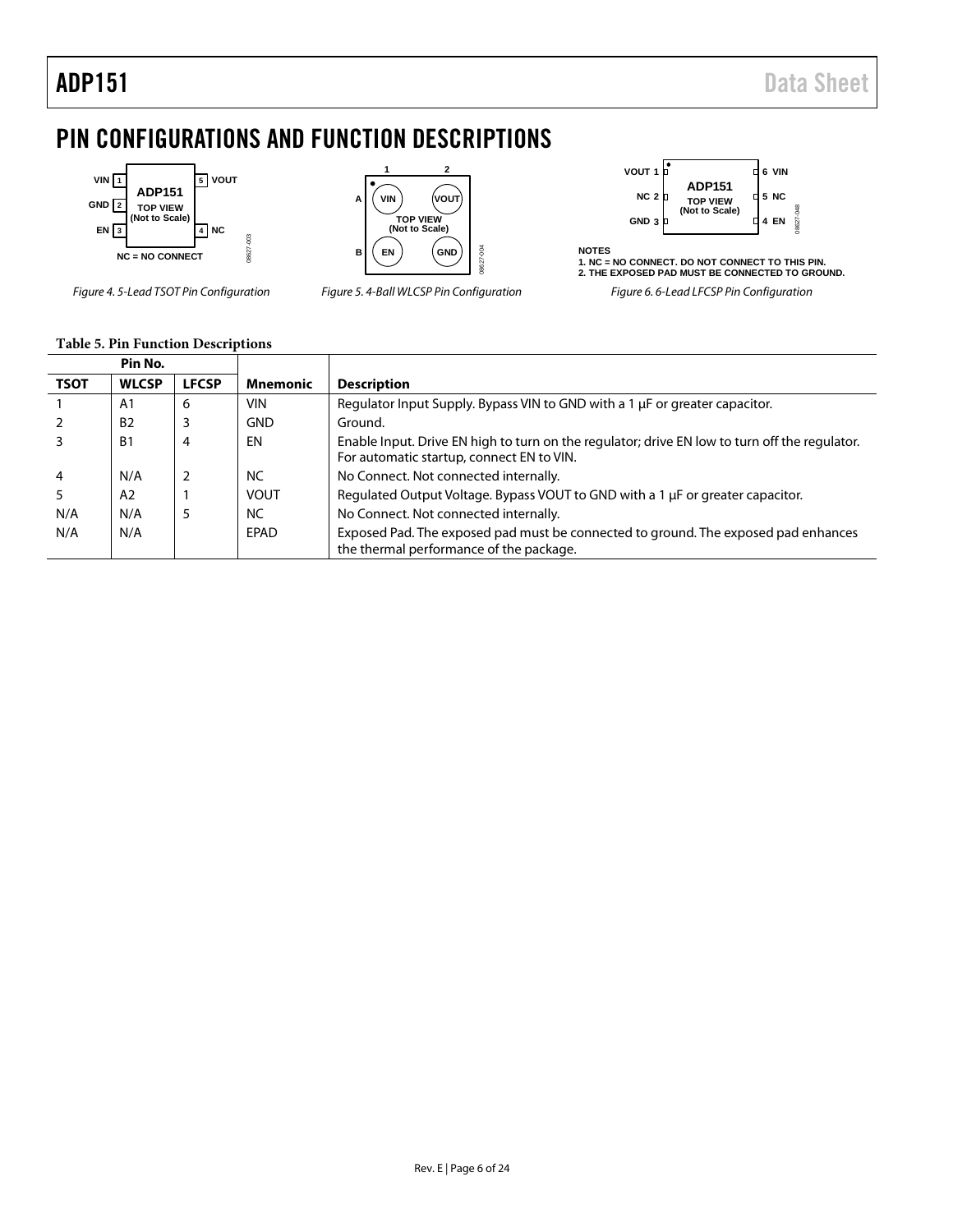## <span id="page-7-0"></span>TYPICAL PERFORMANCE CHARACTERISTICS

 $V_{\text{IN}} = 5$  V,  $V_{\text{OUT}} = 3.3$  V,  $I_{\text{OUT}} = 1$  mA,  $C_{\text{IN}} = C_{\text{OUT}} = 1$  µF,  $T_A = 25$ °C, unless otherwise noted.



<span id="page-7-1"></span>*Figure 9. Output Voltage vs. Input Voltage*



*Figure 10. Ground Current vs. Junction Temperature*





*Figure 12. Ground Current vs. Input Voltage*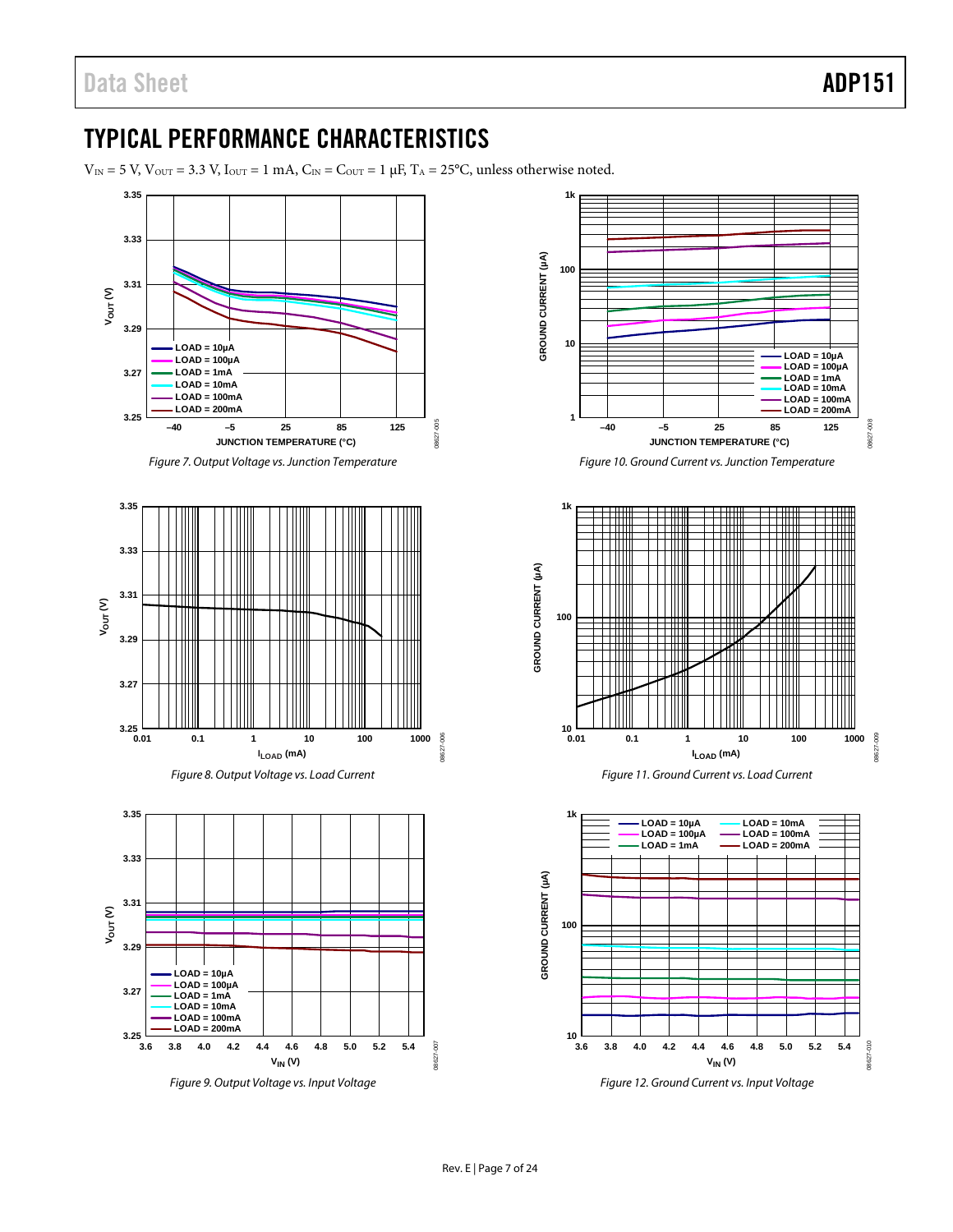

*Figure 13. Shutdown Current vs. Temperature at Various Input Voltages*



*Figure 15. Output Voltage vs. Input Voltage (in Dropout)*



*Figure 16. Ground Current vs. Input Voltage (in Dropout)*







*Figure 18. Power Supply Rejection Ratio vs. Frequency, V<sub>OUT</sub> = 2.8 V, V<sub>IN</sub> = 3.3 V*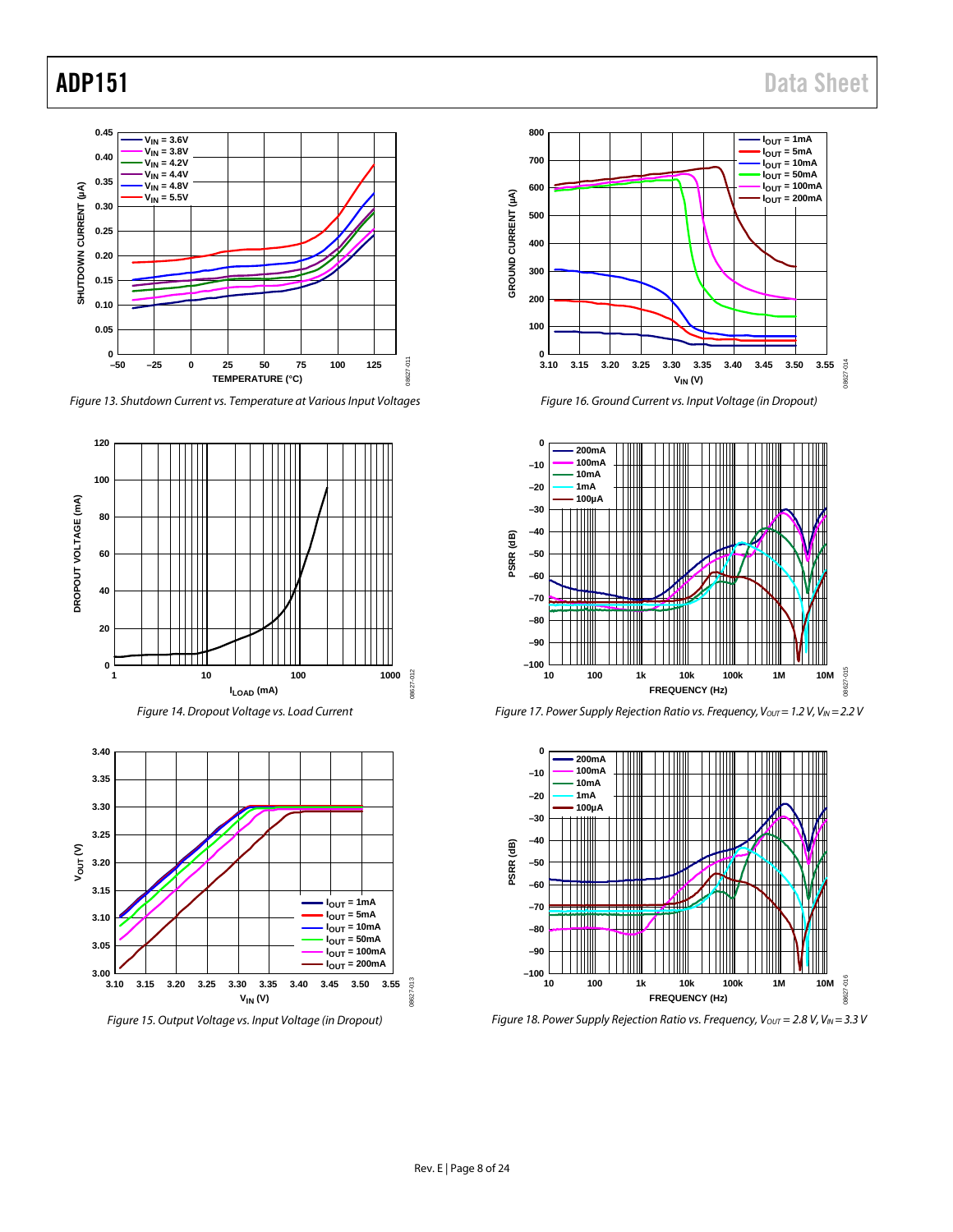

*Figure 19. Power Supply Rejection Ratio vs. Frequency, V<sub>OUT</sub> = 3.3 V, V<sub>IN</sub> = 3.8 V* 



*Figure 20. Power Supply Rejection Ratio vs. Frequency at Various Output Voltages and Load Currents, Vout − V<sub>IN</sub> = 0.5 V, except for Vout = 1.1 V, V<sub>IN</sub> = 2.2 V* 



*Figure 21. Power Supply Rejection Ratio vs. Frequency at Various Voltages and Load Currents, Vout* = 2.8 V



*Figure 22. Output Noise vs. Load Current and Output Voltage, VIN = 5 V, COUT = 1 μF*



*Figure 23. Output Noise Spectral Density vs. Frequency, VIN = 5 V, ILOAD = 10 mA, COUT = 1 μF*



*Figure 24. Load Transient Response, CIN, COUT = 1 μF, ILOAD = 1 mA to 200 mA*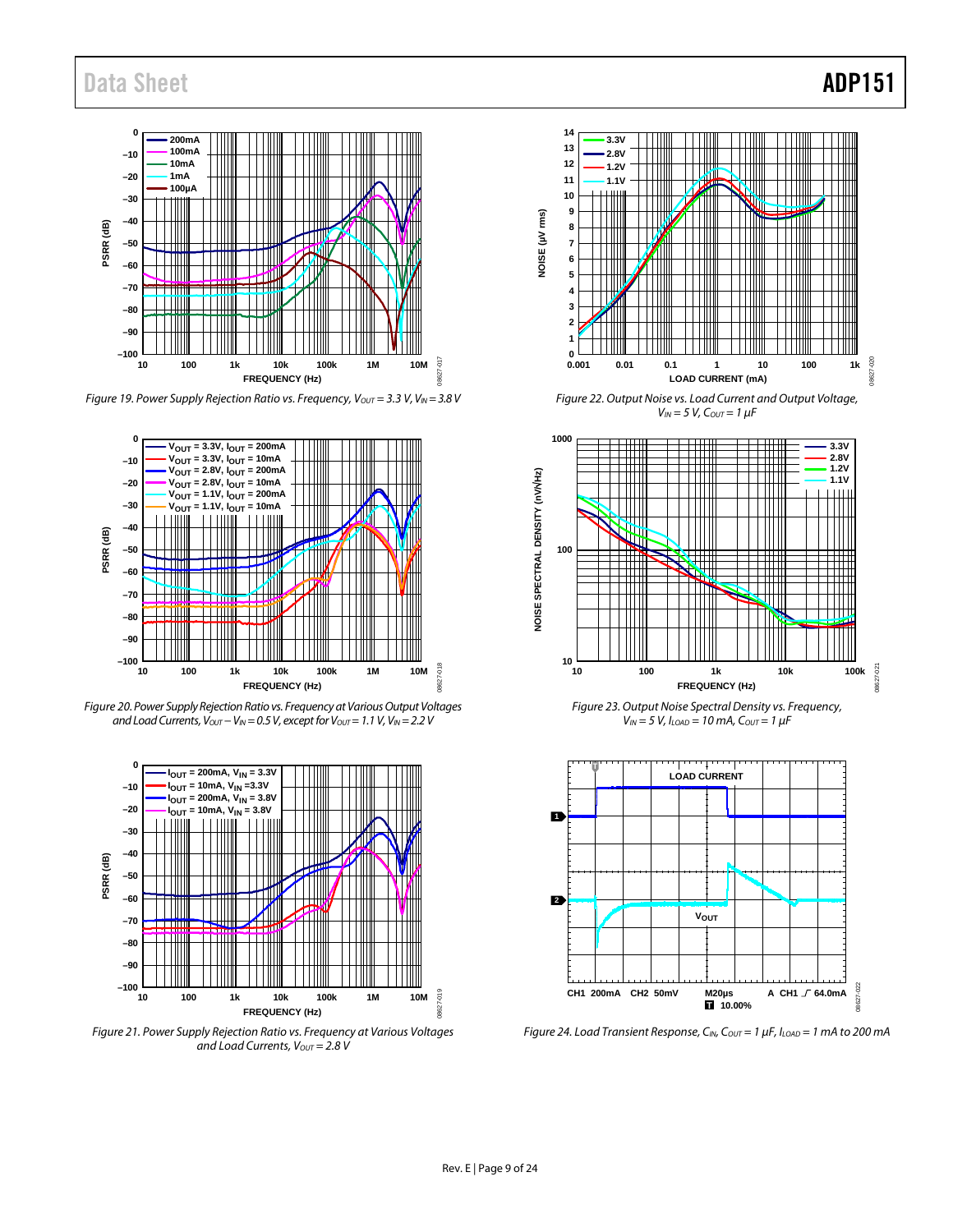

*Figure 25. Line Transient Response, CIN, COUT = 1 μF, ILOAD = 200 mA*



*Figure 26. Line Transient Response, CIN, COUT = 1 μF, ILOAD = 1 mA*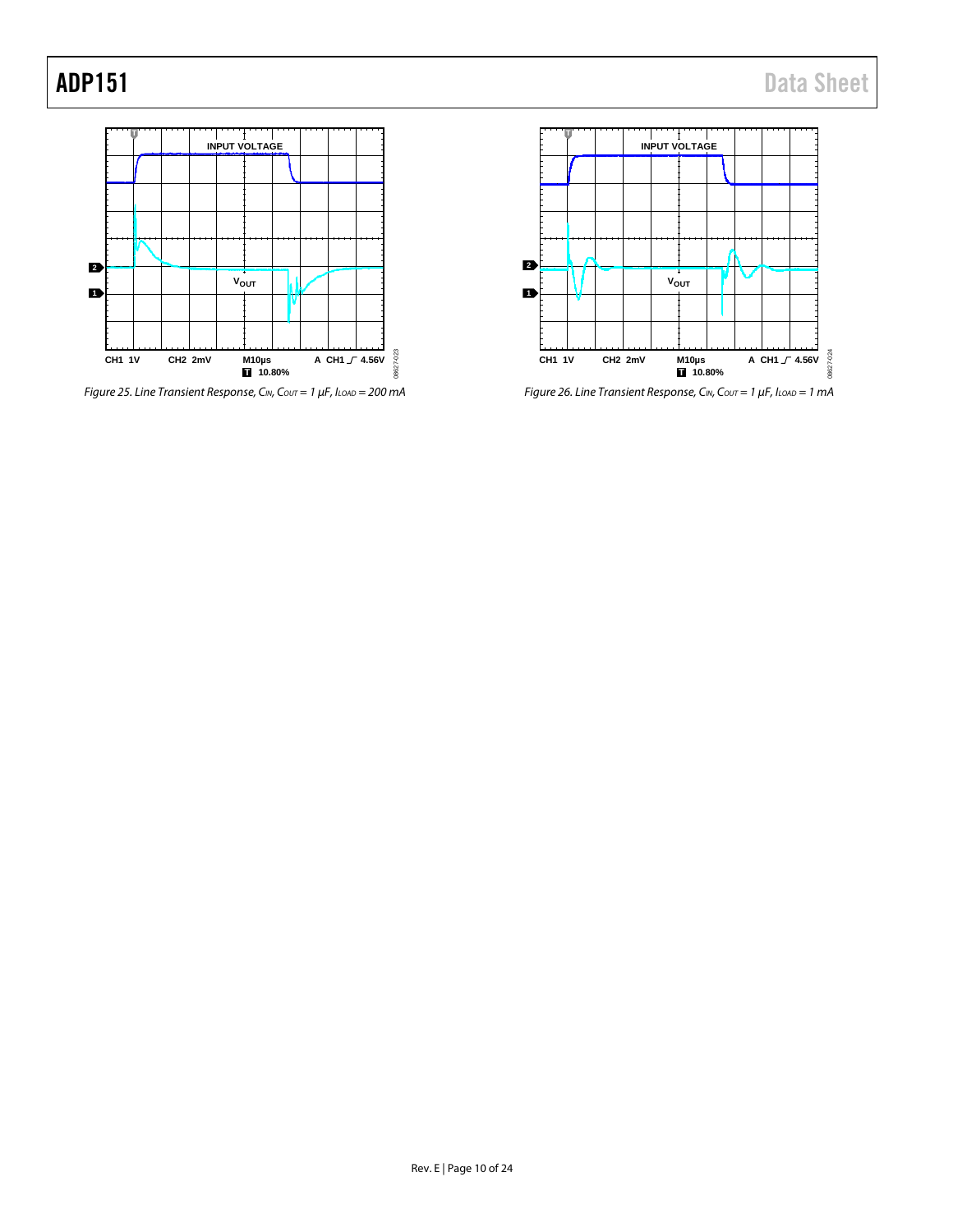## <span id="page-11-0"></span>THEORY OF OPERATION

The ADP151 is an ultralow noise, low quiescent current, low dropout linear regulator that operates from 2.2 V to 5.5 V and can provide up to 200 mA of output current. Drawing a low 265 μA of quiescent current (typical) at full load makes the ADP151 ideal for battery-operated portable equipment. Shutdown current consumption is typically 200 nA.

Using new innovative design techniques, the ADP151 provides superior noise performance for noise-sensitive analog and RF applications without the need for a noise bypass capacitor. The ADP151 is also optimized for use with small  $1 \mu$ F ceramic capacitors.



*Figure 27. Internal Block Diagram*

Internally, the ADP151 consists of a reference, an error amplifier, a feedback voltage divider, and a PMOS pass transistor. Output current is delivered via the PMOS pass device, which is controlled by the error amplifier. The error amplifier compares the reference voltage with the feedback voltage from the output and amplifies the difference. If the feedback voltage is lower than the reference voltage, the gate of the PMOS device is pulled lower, allowing more current to pass and increasing the output voltage. If the feedback voltage is higher than the reference voltage, the gate of the PMOS device is pulled higher, allowing less current to pass and decreasing the output voltage.

An internal pull-down resistor on the EN input holds the input low when the pin is left open.

The ADP151 is available in 16 output voltage options, ranging from 1.1 V to 3.3 V. The ADP151 uses the EN pin to enable and disable the VOUT pin under normal operating conditions. When EN is high, VOUT turns on; when EN is low, VOUT turns off. For automatic startup, EN can be tied to VIN.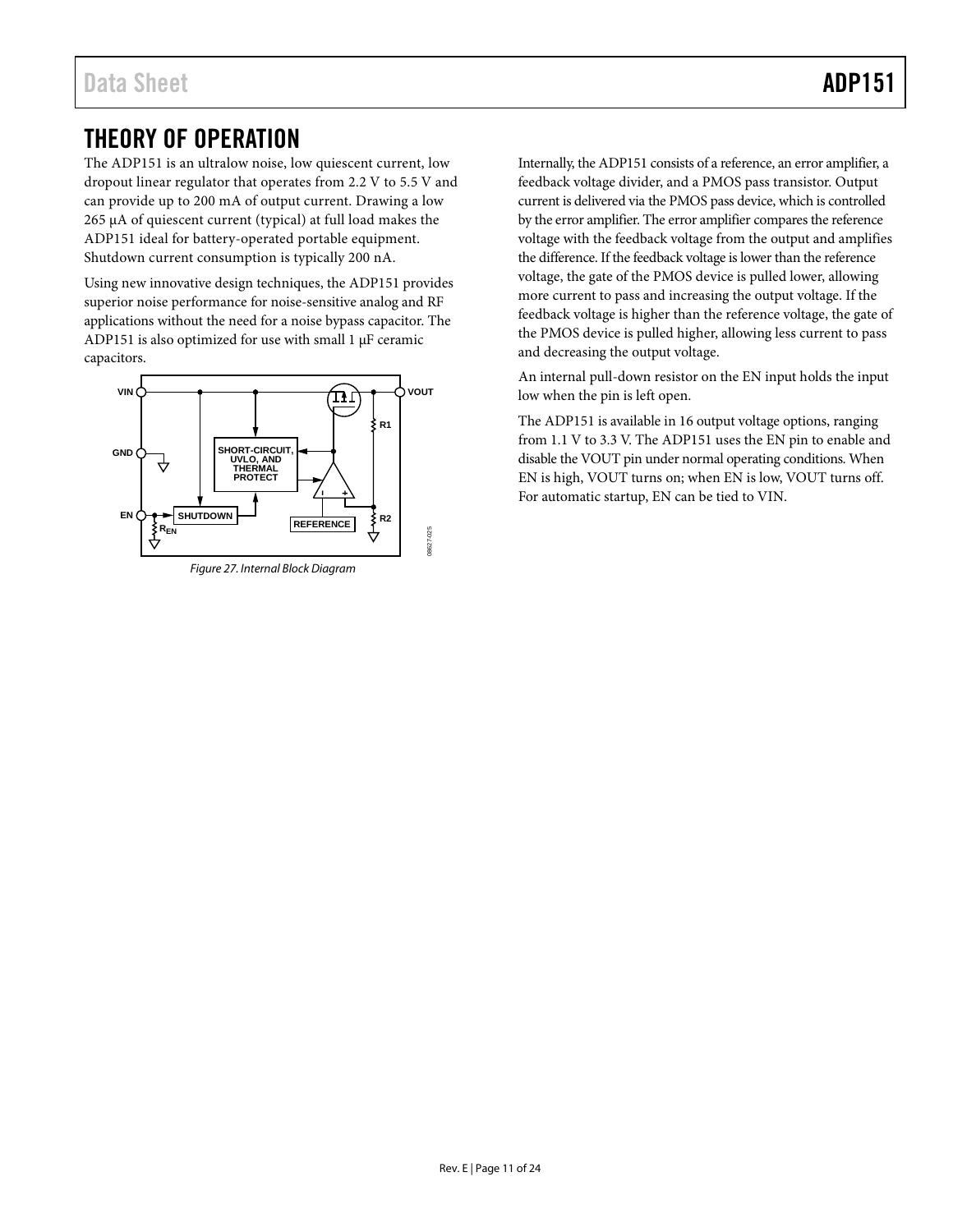## <span id="page-12-0"></span>APPLICATIONS INFORMATION

### <span id="page-12-1"></span>**CAPACITOR SELECTION**

#### *Output Capacitor*

The ADP151 is designed for operation with small, space-saving ceramic capacitors but can function with most commonly used capacitors as long as care is taken with regard to the effective series resistance (ESR) value. The ESR of the output capacitor affects the stability of the LDO control loop. A minimum of 1 µF capacitance with an ESR of 1  $\Omega$  or less is recommended to ensure the stability of the ADP151. Transient response to changes in load current is also affected by output capacitance. Using a larger value of output capacitance improves the transient response of the ADP151 to large changes in load current[. Figure 28](#page-12-2) shows the transient responses for an output capacitance value of 1 µF.



#### *Figure 28. Output Transient Response, C<sub>OUT</sub> = 1 µF*

#### <span id="page-12-2"></span>*Input Bypass Capacitor*

Connecting a 1 µF capacitor from VIN to GND reduces the circuit sensitivity to the printed circuit board (PCB) layout, especially when long input traces or high source impedance are encountered. If greater than 1 µF of output capacitance is required, the input capacitor should be increased to match it.

#### *Input and Output Capacitor Properties*

Any good quality ceramic capacitor can be used with the ADP151, as long as it meets the minimum capacitance and maximum ESR requirements. Ceramic capacitors are manufactured with a variety of dielectrics, each with different behavior over temperature and applied voltage. Capacitors must have an adequate dielectric to ensure the minimum capacitance over the necessary temperature range and dc bias conditions. X5R or X7R dielectrics with a voltage rating of 6.3 V or 10 V are recommended. Y5V and Z5U dielectrics are not recommended, due to their poor temperature and dc bias characteristics.

Figure 29 depicts the capacitance vs. voltage bias characteristic of an 0402, 1 µF, 10 V X5R capacitor. The voltage stability of a capacitor is strongly influenced by the capacitor size and voltage rating. In general, a capacitor in a larger package or higher voltage rating exhibits better stability. The temperature variation of the X5R dielectric is ~±15% over the −40°C to +85°C temperature range and is not a function of package or voltage rating.



*Figure 29. Capacitance vs. Voltage Bias Characteristic*

Use Equation 1 to determine the worst-case capacitance, accounting for capacitor variation over temperature, component tolerance, and voltage.

$$
C_{EFF} = C_{BIAS} \times (1 - TEMPCO) \times (1 - TOL)
$$
 (1)

where:

08627-026

C*BIAS* is the effective capacitance at the operating voltage. *TEMPCO* is the worst-case capacitor temperature coefficient. *TOL* is the worst-case component tolerance.

In this example, the worst-case temperature coefficient (TEMPCO) over −40°C to +85°C is assumed to be 15% for an X5R dielectric. The tolerance of the capacitor (TOL) is assumed to be 10%, and  $C<sub>BIAS</sub>$  is 0.94  $\mu$ F at 1.8 V, as shown in Figure 29.

Substituting these values in Equation 1 yields

$$
C_{\text{EFF}} = 0.94 \ \mu F \times (1 - 0.15) \times (1 - 0.1) = 0.719 \ \mu F
$$

Therefore, the capacitor chosen in this example meets the minimum capacitance requirement of the LDO over temperature and tolerance at the chosen output voltage.

To guarantee the performance of the ADP151, it is imperative that the effects of dc bias, temperature, and tolerances on the behavior of the capacitors be evaluated for each application.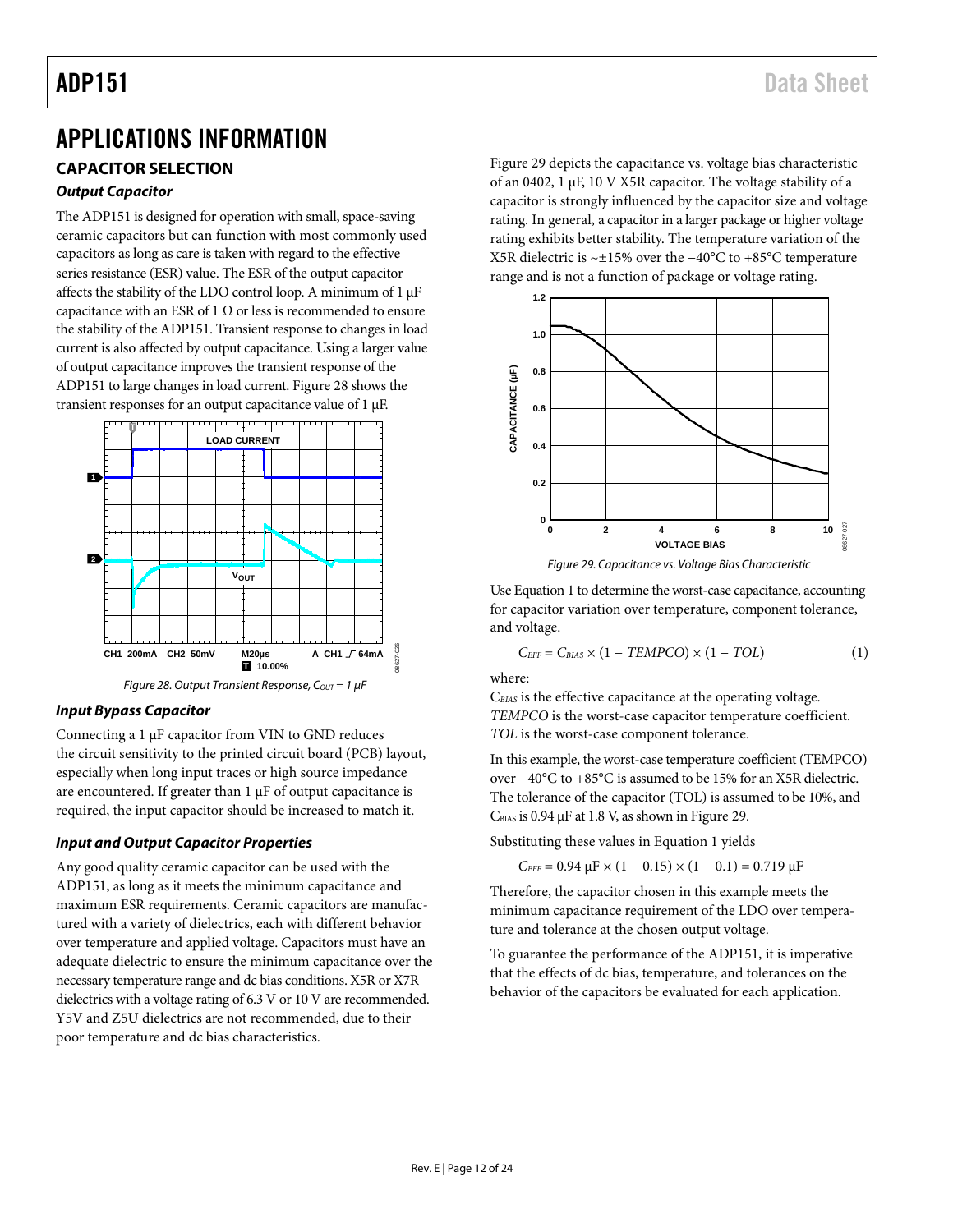#### <span id="page-13-0"></span>**ENABLE FEATURE**

The ADP151 uses the EN pin to enable and disable the VOUT pin under normal operating conditions. As shown in Figure 30, when a rising voltage on EN crosses the active threshold, VOUT turns on. When a falling voltage on EN crosses the inactive threshold, VOUT turns off.



*Figure 30. ADP151 Typical EN Pin Operation*

As shown in Figure 30, the EN pin has hysteresis built in. This prevents on/off oscillations that can occur due to noise on the EN pin as it passes through the threshold points.

The EN pin active/inactive thresholds are derived from the VIN voltage. Therefore, these thresholds vary with changing input voltage[. Figure 31](#page-13-2) shows typical EN active/inactive thresholds when the input voltage varies from 2.2 V to 5.5 V.





<span id="page-13-2"></span>The ADP151 uses an internal soft start to limit the inrush current when the output is enabled. The start-up time for the 3.3 V option is approximately 160 μs from the time the EN active threshold is crossed to when the output reaches 90% of its final value. As shown in Figure 32, the start-up time is dependent on the output voltage setting.



#### <span id="page-13-1"></span>**ADJUSTABLE OUTPUT VOLTAGE OPERATION**

The unique architecture of the ADP151 makes an adjustable version difficult to implement in silicon. However, it is possible to create an adjustable regulator at the expense of increasing the quiescent current of the regulator circuit.

The ADP151, and similar LDOs, are designed to regulate the output voltage,  $V<sub>OUT</sub>$ , appearing at the VOUT pin with respect to the GND pin. If the GND pin is at a potential other than 0 V (for example, at  $V_{\text{OFFSET}}$ ), the ADP151 output voltage is  $V_{\text{OUT}}$  + VOFFSET. By taking advantage of this behavior, it is possible to create an adjustable ADP151 circuit that retains most of the desirable characteristics of the ADP151.





<span id="page-13-3"></span>The circuit shown i[n Figure 33](#page-13-3) is an example of an adjustable LDO using the ADP151. A stable  $V_{OFFSET}$  voltage is created by passing a known current through R2. The current through R2 is determined by the voltage across R1. Because the voltage across R1 is set by the voltage between VOUT and GND, the current passing through R2 is fixed, and VOFFSET is stable.

To minimize the effect variation of the ADP151 ground current  $(I<sub>GND</sub>)$  with load, it is best to keep R1 as small as possible. It is also best to size the current passing through R2 to at least 20× greater than the maximum expected ground current.

To create a 4 V LDO circuit, start with the 3.3 V version of the ADP151 to minimize the value of R2. Because  $V_{\text{OUT}}$  is 4 V, VOFFSET must be 0.7 V, and the current through R2 must be 7 mA. R1 is, therefore, 3.3 V/7 mA or 471  $\Omega$ . A 470  $\Omega$  standard value introduces less than 1% error. Capacitor C3 is necessary to stabilize the LDO; a value of 1 μF is adequate.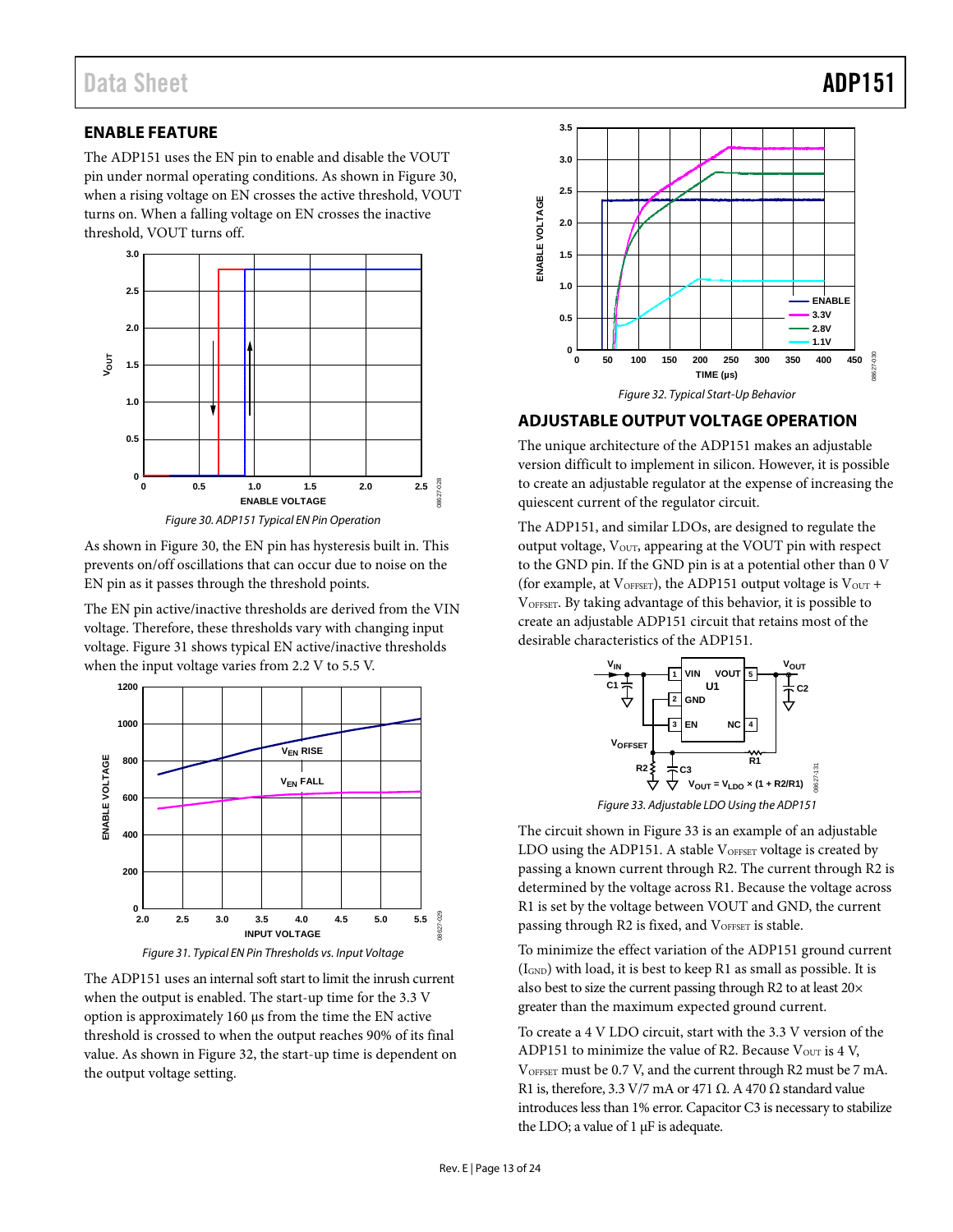[Figure 34](#page-14-0) throug[h Figure 38](#page-14-1) show the typical performance of the 4 V LDO circuit.

The noise performance of the 4 V LDO circuit is only about 1  $\mu$ V worse than the same LDO used at 3.3 V because the output noise of the circuit is almost solely determined by the LDO and not the external components. The small difference may be attributed to the internally generated noise in the LDO ground current working with R2. By keeping R2 small, this noise contribution can be minimized.

The PSRR of the 4 V circuit is as much as 10 dB poorer than the 3.3 V LDO with 500 mV of headroom because the ground current of the LDO varies slightly with input voltage. This, in turn, modulates VOFFSET and reduces the PSRR of the regulator. By increasing the headroom to 1 V, the PSRR performance is nearly restored to the performance of the fixed output LDO.



<span id="page-14-0"></span>*Figure 34. 4 V LDO Circuit, Typical Load Regulation over Temperature*



*Figure 35. 4 V LDO Circuit, Typical Line Regulation over Load Current*



*Figure 36. 4 V LDO Circuit, Typical RMS Output Noise, 10 Hz to 100 kHz*



*Figure 37. 4 V LDO Circuit, Typical PSRR vs. Load Current, 1 V Headroom*



<span id="page-14-1"></span>*Figure 38. 4 V LDO Circuit, Typical PSRR vs. Load Current, 500 mV Headroom*

08627-132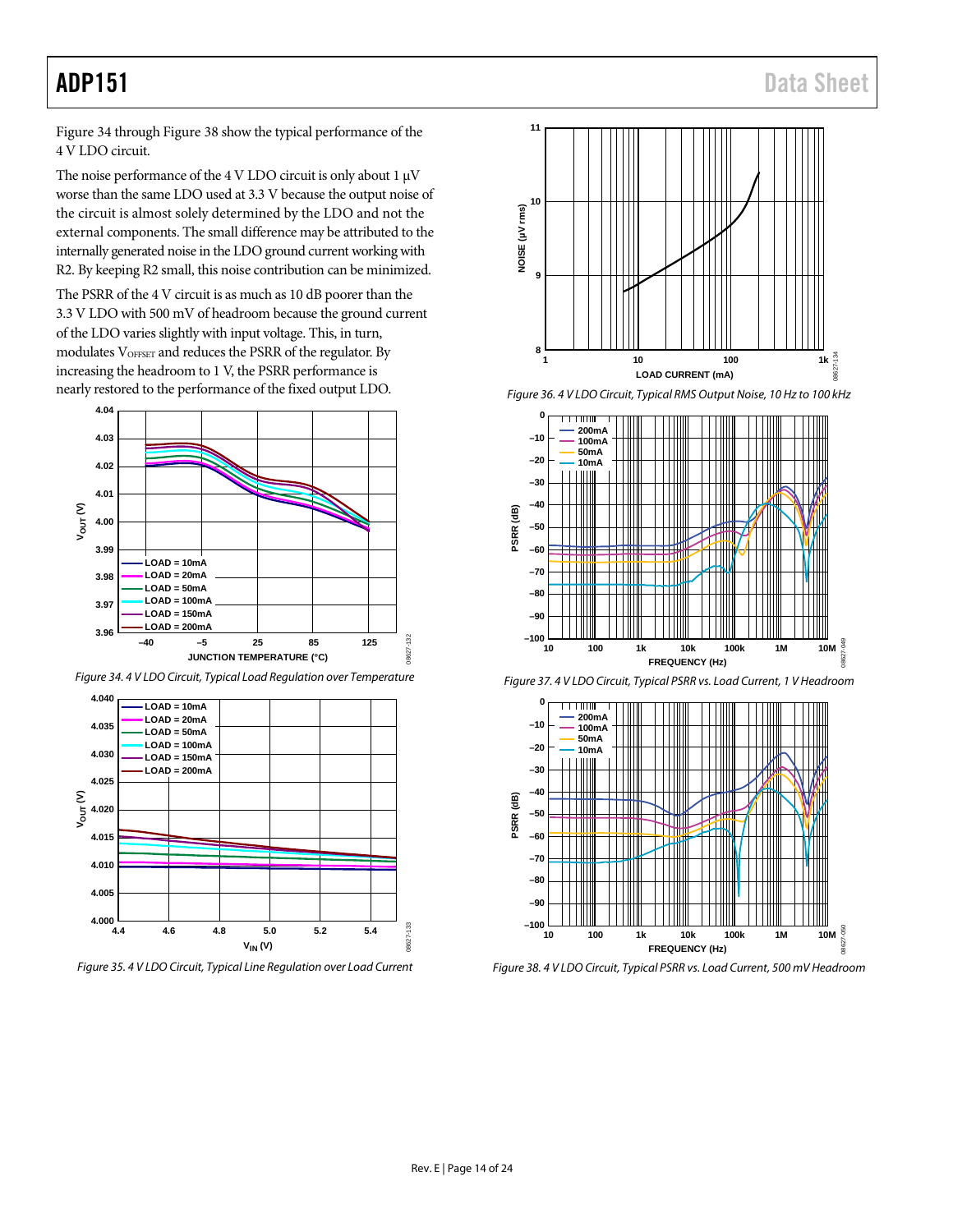#### <span id="page-15-0"></span>**CURRENT-LIMIT AND THERMAL OVERLOAD PROTECTION**

The ADP151 is protected against damage due to excessive power dissipation by current and thermal overload protection circuits. The ADP151 is designed to current limit when the output load reaches 300 mA (typical). When the output load exceeds 300 mA, the output voltage is reduced to maintain a constant current limit.

Thermal overload protection is included, which limits the junction temperature to a maximum of 150°C (typical). Under extreme conditions (that is, high ambient temperature and power dissipation) when the junction temperature starts to rise above 150°C, the output is turned off, reducing the output current to 0. When the junction temperature drops below 135°C, the output is turned on again, and output current is restored to its nominal value.

Consider the case where a hard short from VOUT to ground occurs. At first, the ADP151 current limits, so that only 300 mA is conducted into the short. If self-heating of the junction causes its temperature to rise above 150°C, thermal shutdown activates, turning off the output and reducing the output current to 0. As the junction temperature cools and drops below 135°C, the output turns on and conducts 300 mA into the short, again causing the junction temperature to rise above 150°C. This thermal oscillation between 135°C and 150°C causes a current oscillation between 300 mA and 0 mA that continues as long as the short remains at the output.

Current- and thermal-limit protections are intended to protect the device against accidental overload conditions. For reliable operation, device power dissipation must be externally limited so that junction temperatures do not exceed 125°C.

#### <span id="page-15-1"></span>**THERMAL CONSIDERATIONS**

In most applications, the ADP151 does not dissipate much heat due to its high efficiency. However, in applications with a high ambient temperature and a high supply voltage to output voltage differential, the heat dissipated in the package can cause the junction temperature of the die to exceed the maximum junction temperature of 125°C.

When the junction temperature exceeds 150°C, the converter enters thermal shutdown. It recovers only after the junction temperature has decreased below 135°C to prevent any permanent damage. Therefore, thermal analysis for the chosen application is very important to guarantee reliable performance over all conditions. The junction temperature of the die is the sum of the ambient temperature of the environment and the temperature rise of the package due to the power dissipation, as shown in Equation 2.

To guarantee reliable operation, the junction temperature of the ADP151 must not exceed 125°C. To ensure that the junction temperature stays below this maximum value, the user must be aware of the parameters that contribute to junction temperature changes. These parameters include ambient temperature, power dissipation in the power device, and thermal resistances between the junction and ambient air ( $\theta_{JA}$ ). The  $\theta_{JA}$  number is dependent on the package assembly compounds that are used and the amount of copper used to solder the package GND pins to the PCB.

[Table 6](#page-15-2) shows typical  $\theta$ <sub>IA</sub> values of the 5-lead TSOT, 6-lead LFCSP, and 4-ball WLCSP packages for various PCB copper sizes. [Table 7](#page-15-3) shows the typical  $\Psi_{IB}$  values of the 5-lead TSOT, 6-lead LFCSP, and 4-ball WLCSP.

#### <span id="page-15-2"></span>**Table 6. Typical θJA Values**

|                                | $\theta_{JA}$ (°C/W) |              |              |  |
|--------------------------------|----------------------|--------------|--------------|--|
| Copper Size (mm <sup>2</sup> ) | TSOT                 | <b>WLCSP</b> | <b>LFCSP</b> |  |
| 0 <sup>1</sup>                 | 170                  | 260          | 231.2        |  |
| 50                             | 152                  | 159          | 161.8        |  |
| 100                            | 146                  | 157          | 150.1        |  |
| 300                            | 134                  | 153          | 111.5        |  |
| 500                            | 131                  | 151          | 91.8         |  |

<sup>1</sup> Device soldered to minimum size pin traces.

#### <span id="page-15-3"></span>**Table 7. Typical ΨJB Values**

| . .          |                    |
|--------------|--------------------|
| Model        | $\Psi_{JB}$ (°C/W) |
| TSOT         | 43                 |
| <b>WLCSP</b> | 58                 |
| <b>FCSP</b>  | 28.3               |

The junction temperature of the ADP151 can be calculated from the following equation:

$$
T_J = T_A + (P_D \times \theta_{JA})
$$
 (2)

where:

*TA* is the ambient temperature.

 $P<sub>D</sub>$  is the power dissipation in the die, given by

$$
P_D = [(V_{IN} - V_{OUT}) \times I_{LOAD}] + (V_{IN} \times I_{GND}) \tag{3}
$$

where:

*ILOAD* is the load current.

*IGND* is the ground current.

*VIN* and *VOUT* are input and output voltages, respectively.

Power dissipation due to ground current is quite small and can be ignored. Therefore, the junction temperature equation simplifies to the following:

$$
T_J = T_A + \{ [(V_{IN} - V_{OUT}) \times I_{LOAD}] \times \theta_{JA} \}
$$
 (4)

As shown in Equation 4, for a given ambient temperature, input-tooutput voltage differential, and continuous load current, there exists a minimum copper size requirement for the PCB to ensure that the junction temperature does not rise above 125°C[. Figure 39](#page-16-0) through [Figure 59](#page-19-0) show junction temperature calculations for various ambient temperatures, load currents, VIN-to-VOUT differentials, and areas of PCB copper.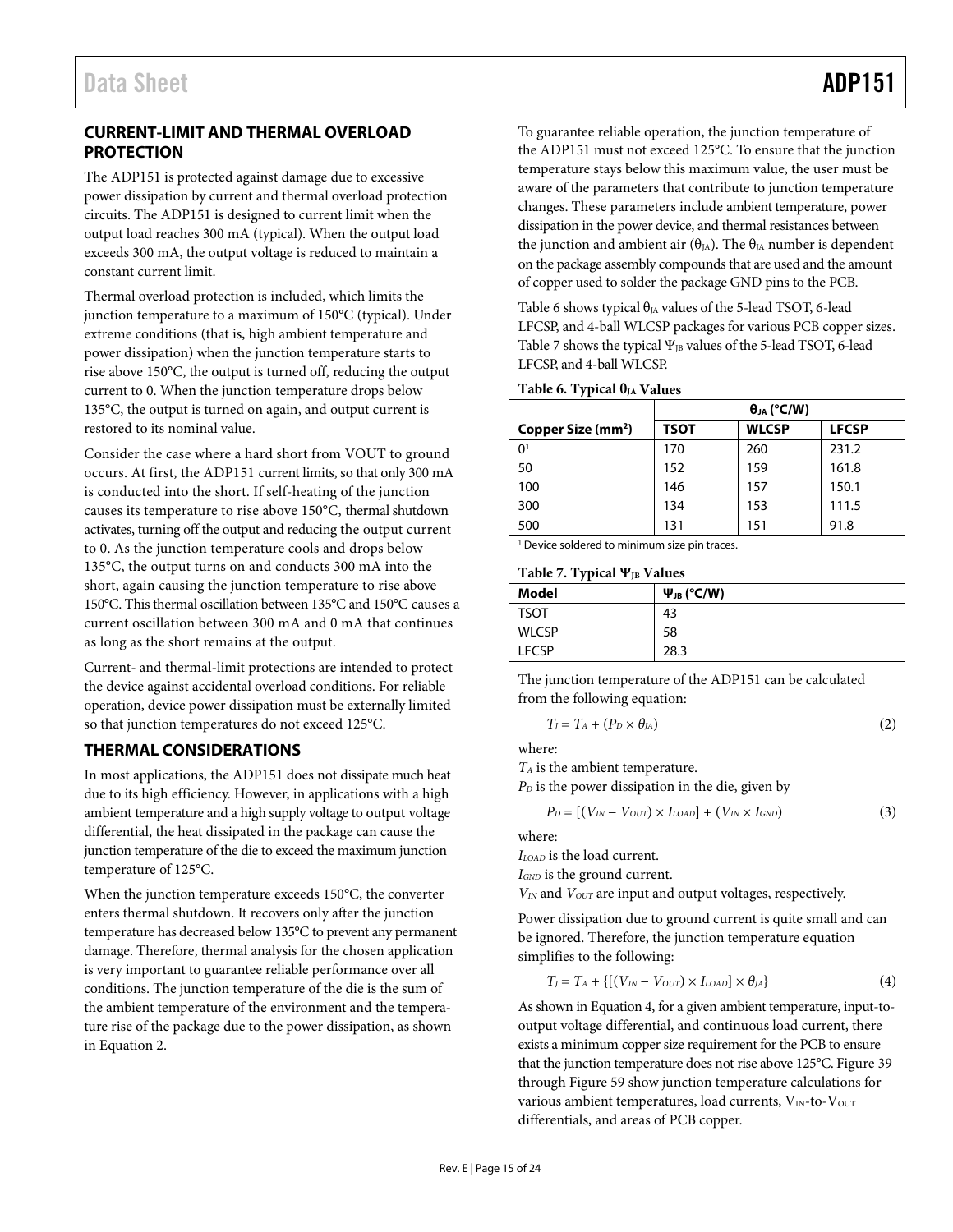<span id="page-16-0"></span>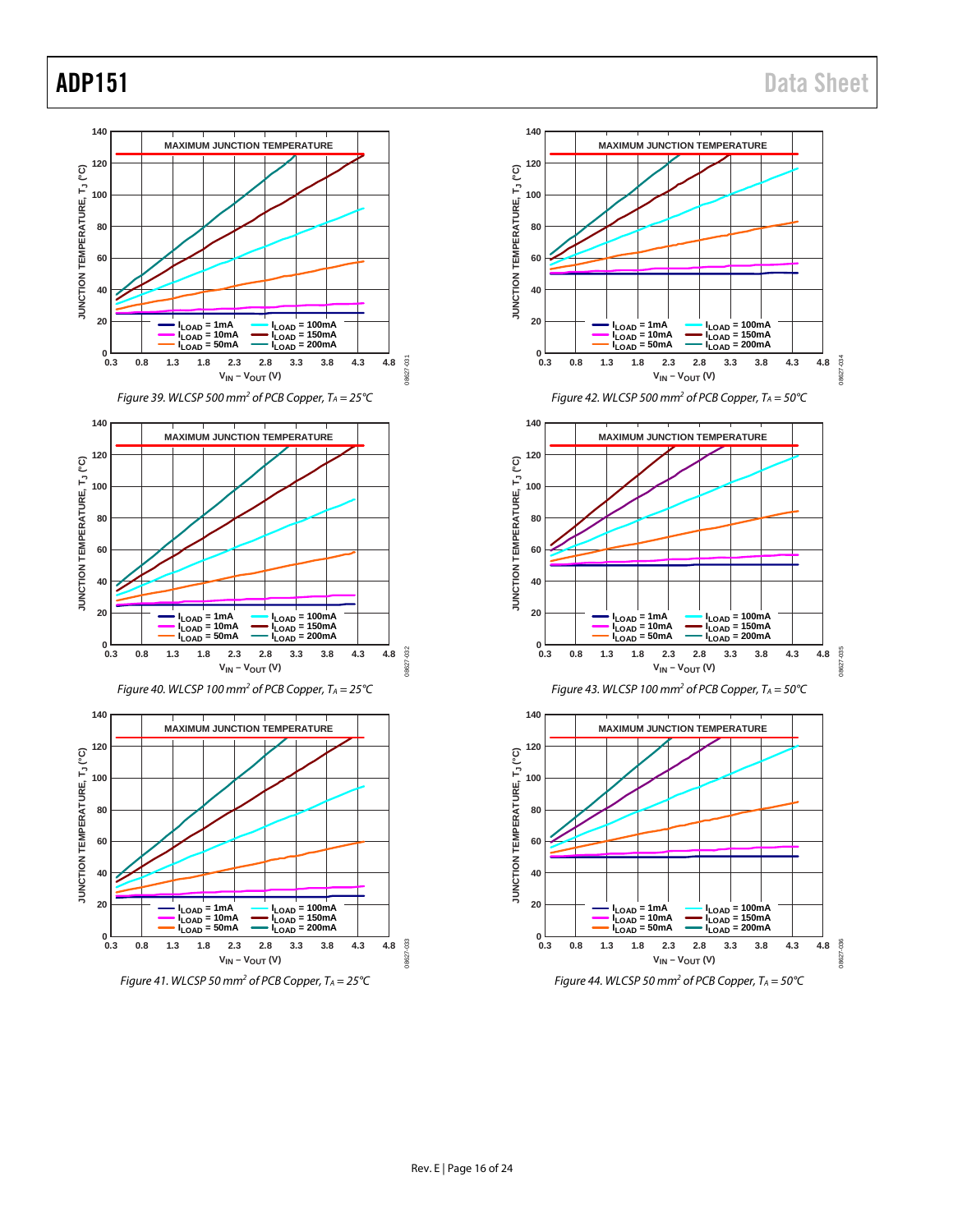## Data Sheet **ADP151**



*Figure 45. TSOT 500 mm2 of PCB Copper, TA = 25°C*



*Figure 46. TSOT 100 mm<sup>2</sup> of PCB Copper,*  $T_A = 25^{\circ}C$ 









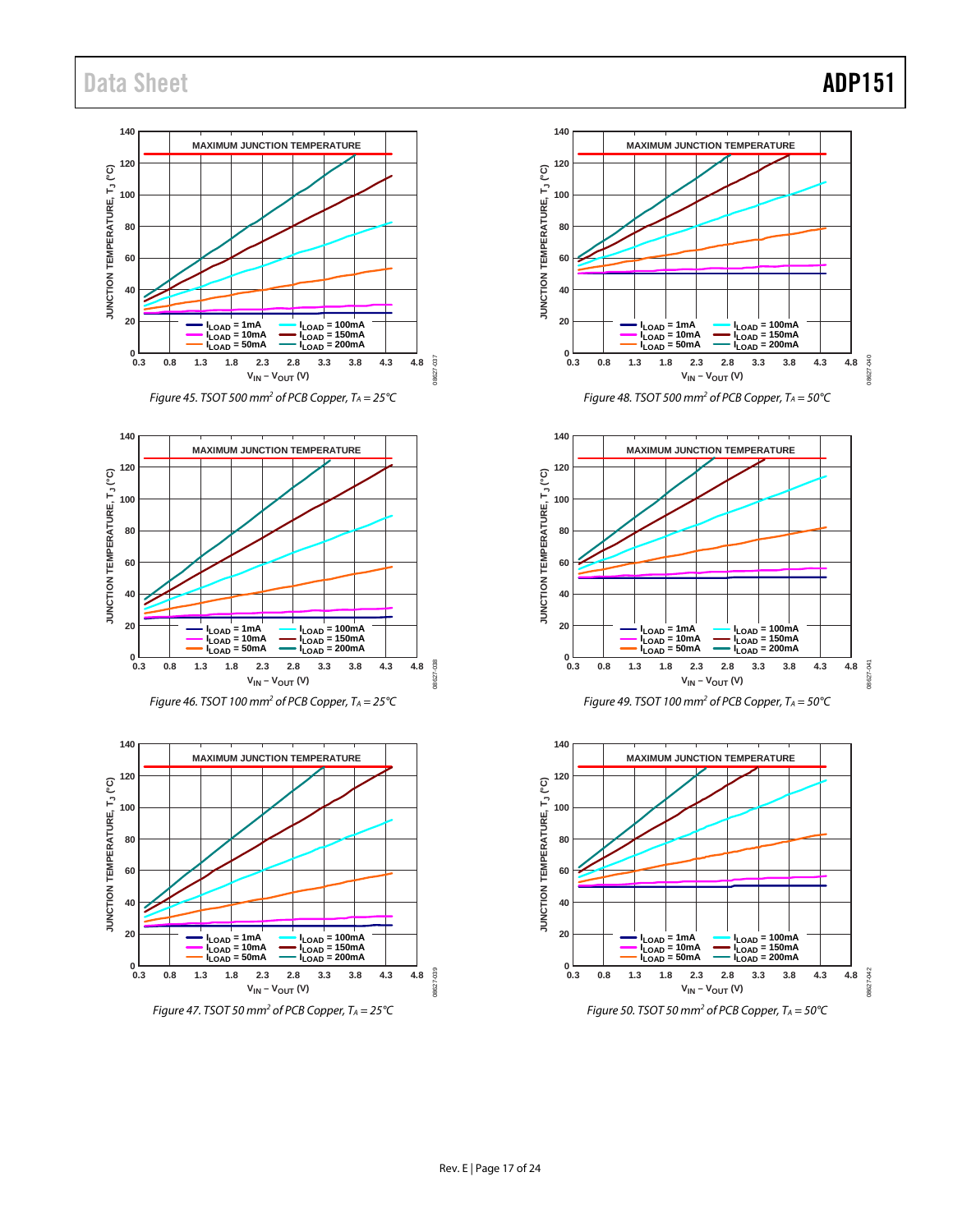08627-055

862

08627-056

16381

08627-057

13981

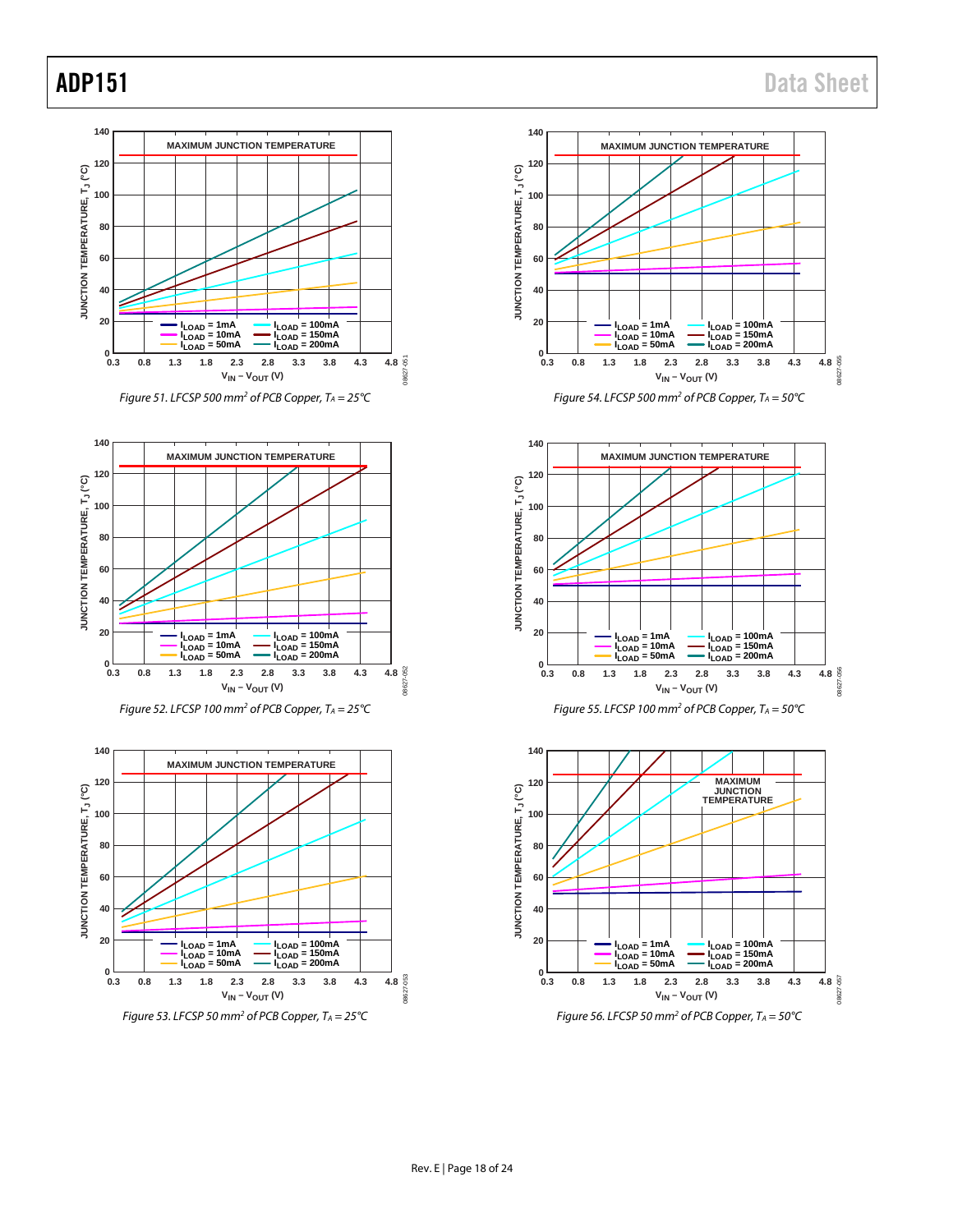## <span id="page-19-0"></span>Data Sheet **ADP151**

In the case where the board temperature is known, use the thermal characterization parameter,  $\Psi_{JB}$ , to estimate the junction temperature rise (see Figure 57 and Figure 58). Maximum junction temperature  $(T_J)$  is calculated from the board temperature  $(T_B)$  and power dissipation  $(P_D)$  using the following formula:

$$
T_J = T_B + (P_D \times \Psi_{JB}) \tag{5}
$$

The typical value of  $\Psi_{JB}$  is 58°C/W for the 4-ball WLCSP package, 43°C/W for the 5-lead TSOT package, and 28.3°C/W for the 6-lead LFCSP package.



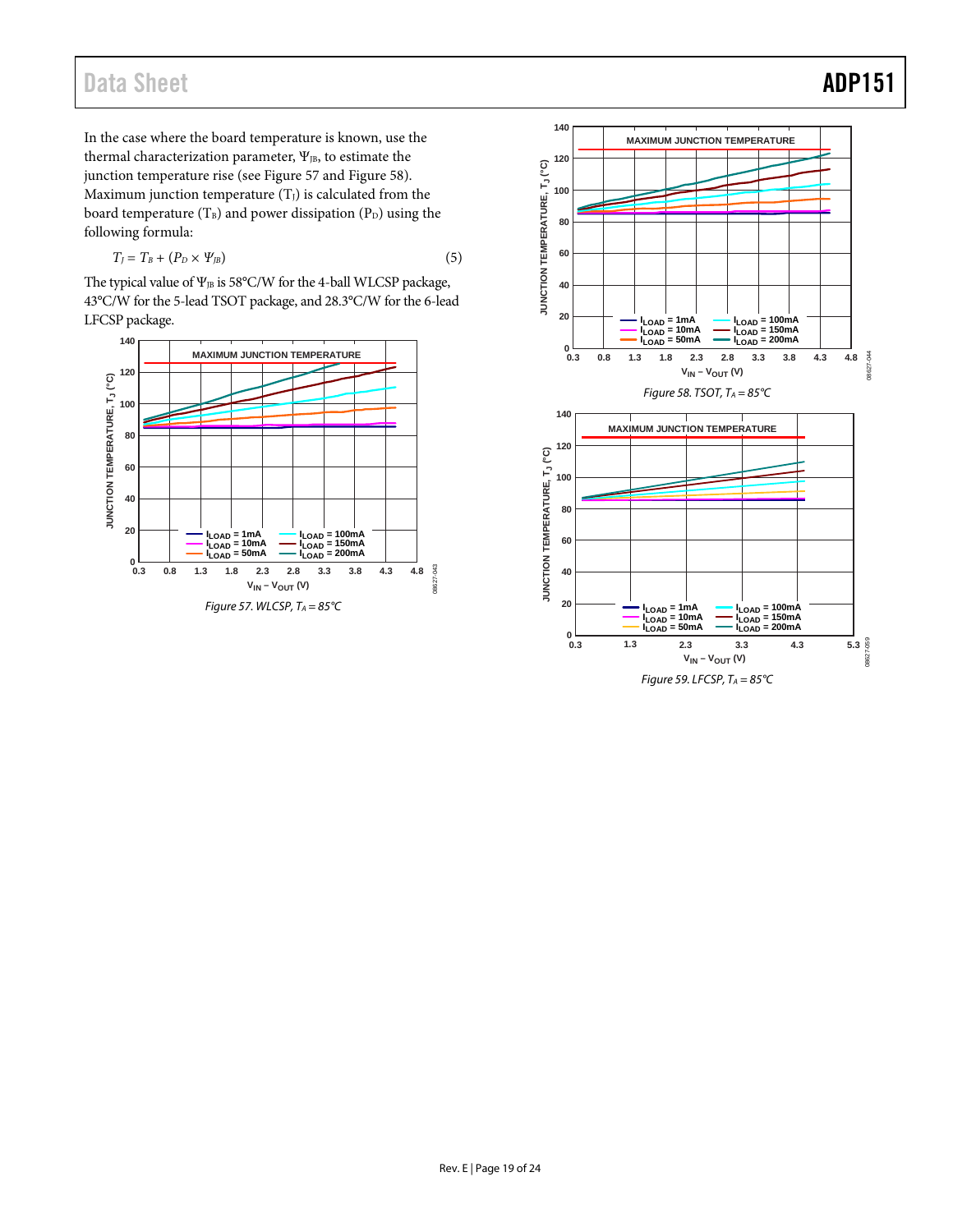## <span id="page-20-0"></span>PRINTED CIRCUIT BOARD LAYOUT CONSIDERATIONS

Heat dissipation from the package can be improved by increasing the amount of copper attached to the pins of the ADP151. However, as listed in [Table 6,](#page-15-2) a point of diminishing returns is eventually reached, beyond which an increase in the copper size does not yield significant heat dissipation benefits.

Place the input capacitor as close as possible to the VIN and GND pins. Place the output capacitor as close as possible to the VOUT and GND pins. Use of 0402 or 0603 size capacitors and resistors achieves the smallest possible footprint solution on boards where area is limited.



*Figure 60. Example TSOT PCB Layout*



*Figure 61. Example WLCSP PCB Layout*



*Figure 62. Example LFCSP PCB Layout*

08627-045

8627-04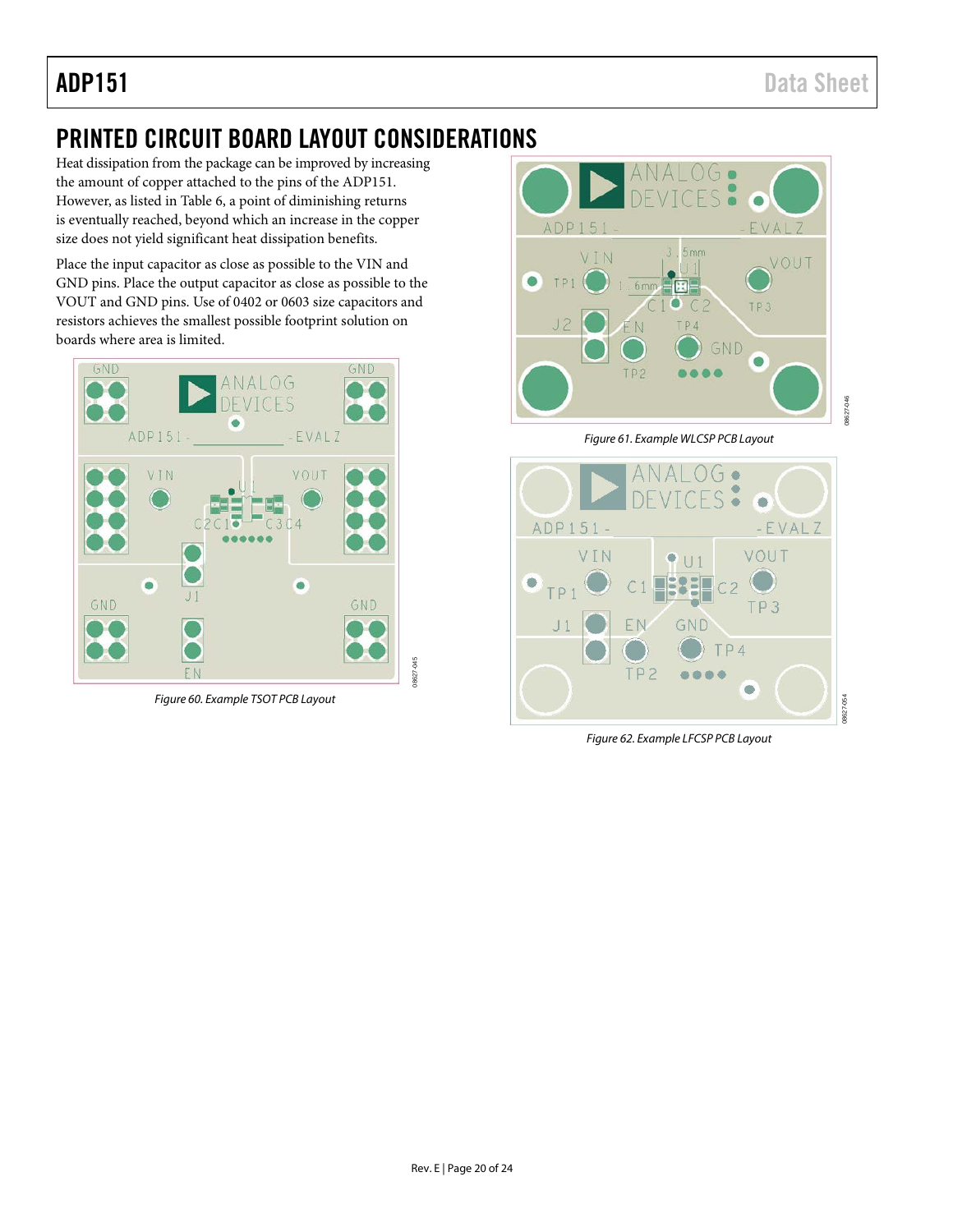## <span id="page-21-0"></span>OUTLINE DIMENSIONS



Rev. E | Page 21 of 24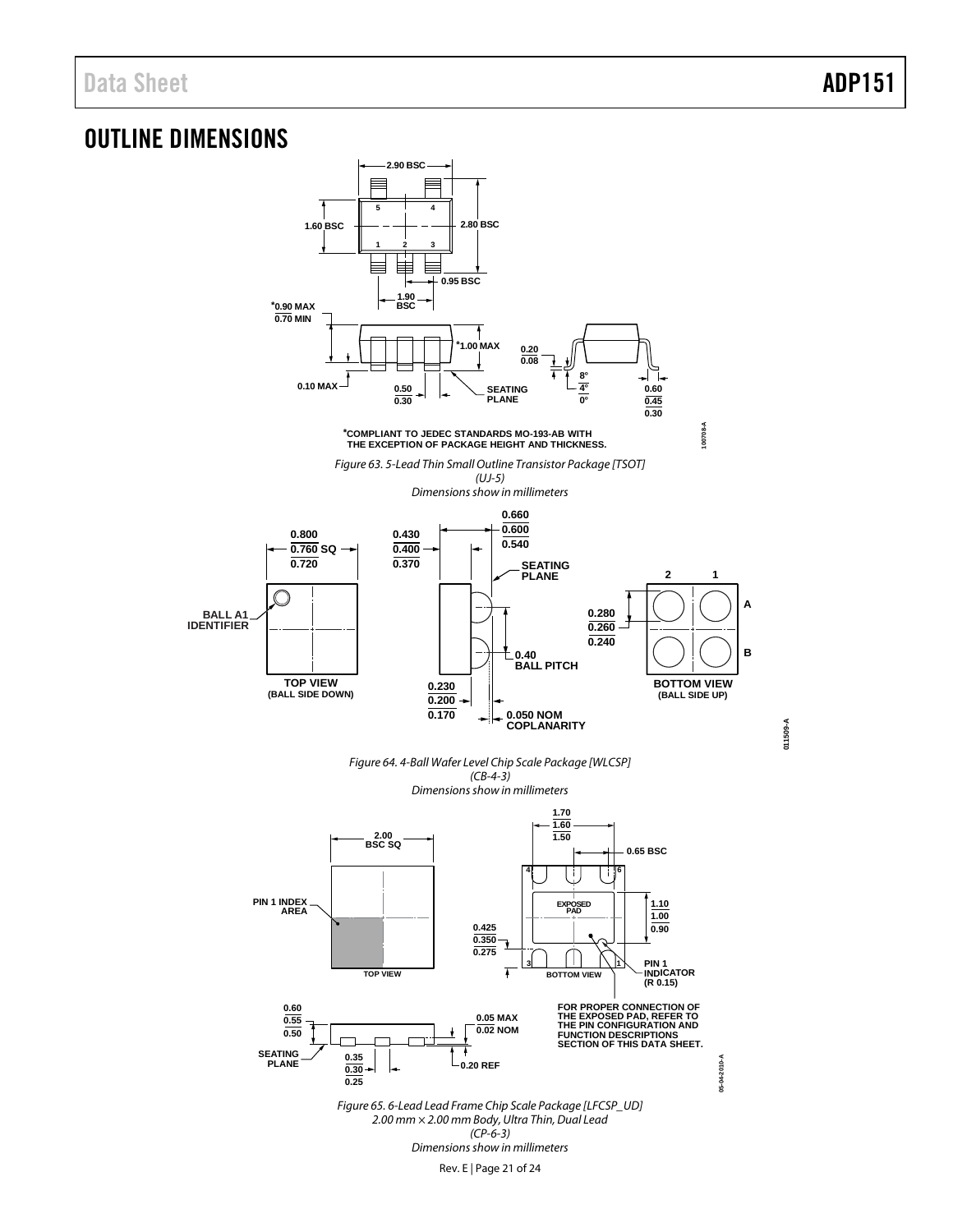<span id="page-22-0"></span>

| <b>ORDERING GUIDE</b> |                                     |                                 |                             |                             |                 |
|-----------------------|-------------------------------------|---------------------------------|-----------------------------|-----------------------------|-----------------|
| Model <sup>1</sup>    | <b>Temperature Range</b>            | Output Voltage (V) <sup>2</sup> | <b>Package Description</b>  | Package Option <sup>3</sup> | <b>Branding</b> |
| ADP151ACBZ-1.1-R7     | $-40^{\circ}$ C to $+125^{\circ}$ C | 1.1                             | 4-Ball WLCSP                | $CB-4-1$                    | 8R              |
| ADP151ACBZ-1.2-R7     | $-40^{\circ}$ C to $+125^{\circ}$ C | 1.2                             | 4-Ball WLCSP                | $CB-4-3$                    | 4R              |
| ADP151ACBZ-1.5-R7     | $-40^{\circ}$ C to $+125^{\circ}$ C | 1.5                             | 4-Ball WLCSP                | $CB-4-3$                    | 45              |
| ADP151ACBZ-1.8-R7     | $-40^{\circ}$ C to $+125^{\circ}$ C | 1.8                             | 4-Ball WLCSP                | $CB-4-3$                    | 4T              |
| ADP151ACBZ-2.5-R7     | $-40^{\circ}$ C to $+125^{\circ}$ C | 2.5                             | 4-Ball WLCSP                | $CB-4-3$                    | 4U              |
| ADP151ACBZ-2.6-R7     | $-40^{\circ}$ C to $+125^{\circ}$ C | 2.6                             | 4-Ball WLCSP                | $CB-4-3$                    | 8Q              |
| ADP151ACBZ-2.75-R7    | $-40^{\circ}$ C to $+125^{\circ}$ C | 2.75                            | 4-Ball WLCSP                | $CB-4-3$                    | 4V              |
| ADP151ACBZ-2.8-R7     | $-40^{\circ}$ C to $+125^{\circ}$ C | 2.8                             | 4-Ball WLCSP                | $CB-4-3$                    | 4X              |
| ADP151ACBZ-2.85-R7    | $-40^{\circ}$ C to $+125^{\circ}$ C | 2.85                            | 4-Ball WLCSP                | $CB-4-3$                    | 4Y              |
| ADP151ACBZ-3.0-R7     | $-40^{\circ}$ C to $+125^{\circ}$ C | 3.0                             | 4-Ball WLCSP                | $CB-4-3$                    | 4Z              |
| ADP151ACBZ-3.3-R7     | $-40^{\circ}$ C to $+125^{\circ}$ C | 3.3                             | 4-Ball WLCSP                | $CB-4-3$                    | 50              |
| ADP151ACBZ-2.1-R7     | $-40^{\circ}$ C to $+125^{\circ}$ C | 2.1                             | 4-Ball WLCSP                | $CB-4-3$                    | 5E              |
| ADP151AUJZ-1.2-R7     | $-40^{\circ}$ C to $+125^{\circ}$ C | 1.2                             | 5-Lead TSOT                 | $UJ-5$                      | LF <sub>6</sub> |
| ADP151AUJZ-1.5-R7     | $-40^{\circ}$ C to $+125^{\circ}$ C | 1.5                             | 5-Lead TSOT                 | $UJ-5$                      | LF7             |
| ADP151AUJZ-1.8-R7     | $-40^{\circ}$ C to $+125^{\circ}$ C | 1.8                             | 5-Lead TSOT                 | $UJ-5$                      | LF8             |
| ADP151AUJZ-2.5-R7     | $-40^{\circ}$ C to $+125^{\circ}$ C | 2.5                             | 5-Lead TSOT                 | $UJ-5$                      | LF9             |
| ADP151AUJZ-2.8-R7     | $-40^{\circ}$ C to $+125^{\circ}$ C | 2.8                             | 5-Lead TSOT                 | $UJ-5$                      | <b>LFG</b>      |
| ADP151AUJZ-3.0-R7     | $-40^{\circ}$ C to $+125^{\circ}$ C | 3.0                             | 5-Lead TSOT                 | $UJ-5$                      | LFH             |
| ADP151AUJZ-3.3-R7     | $-40^{\circ}$ C to $+125^{\circ}$ C | 3.3                             | 5-Lead TSOT                 | $UJ-5$                      | LFJ             |
| ADP151ACPZ-1.2-R7     | $-40^{\circ}$ C to $+125^{\circ}$ C | 1.2                             | 6-Lead LFCSP_UD             | $CP-6-3$                    | LF6             |
| ADP151ACPZ-1.5-R7     | $-40^{\circ}$ C to $+125^{\circ}$ C | 1.5                             | 6-Lead LFCSP_UD             | $CP-6-3$                    | LF7             |
| ADP151ACPZ-1.8-R7     | $-40^{\circ}$ C to $+125^{\circ}$ C | 1.8                             | 6-Lead LFCSP_UD             | $CP-6-3$                    | LF8             |
| ADP151ACPZ-2.5-R7     | $-40^{\circ}$ C to $+125^{\circ}$ C | 2.5                             | 6-Lead LFCSP_UD             | $CP-6-3$                    | LF9             |
| ADP151ACPZ-2.7-R7     | $-40^{\circ}$ C to $+125^{\circ}$ C | 2.7                             | 6-Lead LFCSP_UD             | $CP-6-3$                    | LKZ             |
| ADP151ACPZ-2.8-R7     | $-40^{\circ}$ C to $+125^{\circ}$ C | 2.8                             | 6-Lead LFCSP_UD             | $CP-6-3$                    | <b>LFG</b>      |
| ADP151ACPZ-3.0-R7     | $-40^{\circ}$ C to $+125^{\circ}$ C | 3.0                             | 6-Lead LFCSP_UD             | $CP-6-3$                    | <b>LFH</b>      |
| ADP151ACPZ-3.3-R7     | $-40^{\circ}$ C to $+125^{\circ}$ C | 3.3                             | 6-Lead LFCSP_UD             | $CP-6-3$                    | LFJ             |
| ADP151UJZ-REDYKIT     |                                     |                                 | <b>Evaluation Board Kit</b> |                             |                 |
| ADP151CPZ-REDYKIT     |                                     |                                 | <b>Evaluation Board Kit</b> |                             |                 |
| ADP151CB-3.3-EVALZ    |                                     |                                 | <b>Evaluation Board</b>     |                             |                 |

 $1 Z =$  RoHS Compliant Part.

<sup>2</sup> For additional voltage options for the ADP151ACBZ package option, contact a local Analog Devices, Inc.[, sales or distribution representative.](http://www.analog.com/salesdir/continent.asp)

<sup>3</sup> The ADP151ACBZ package option is halide free.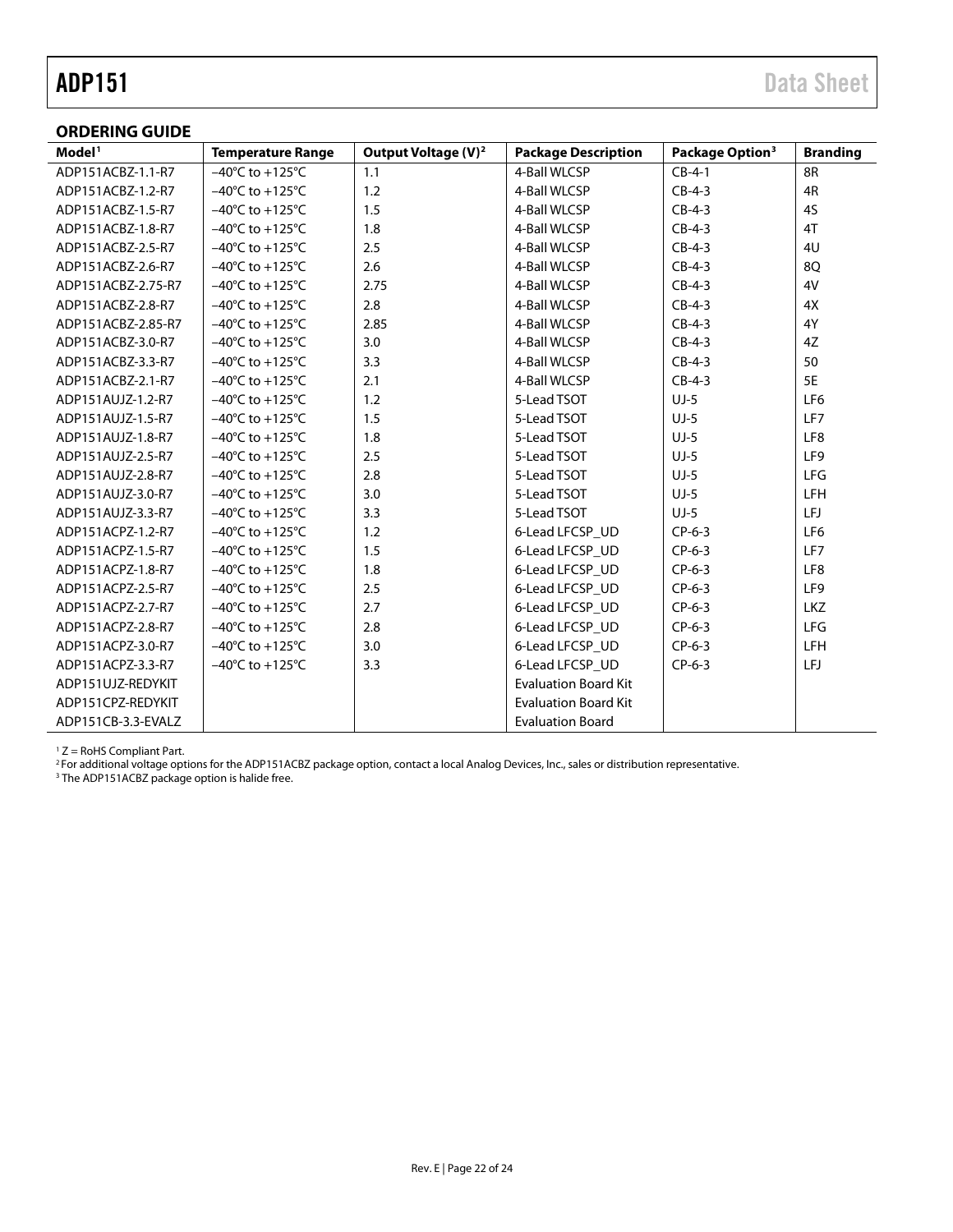## **NOTES**